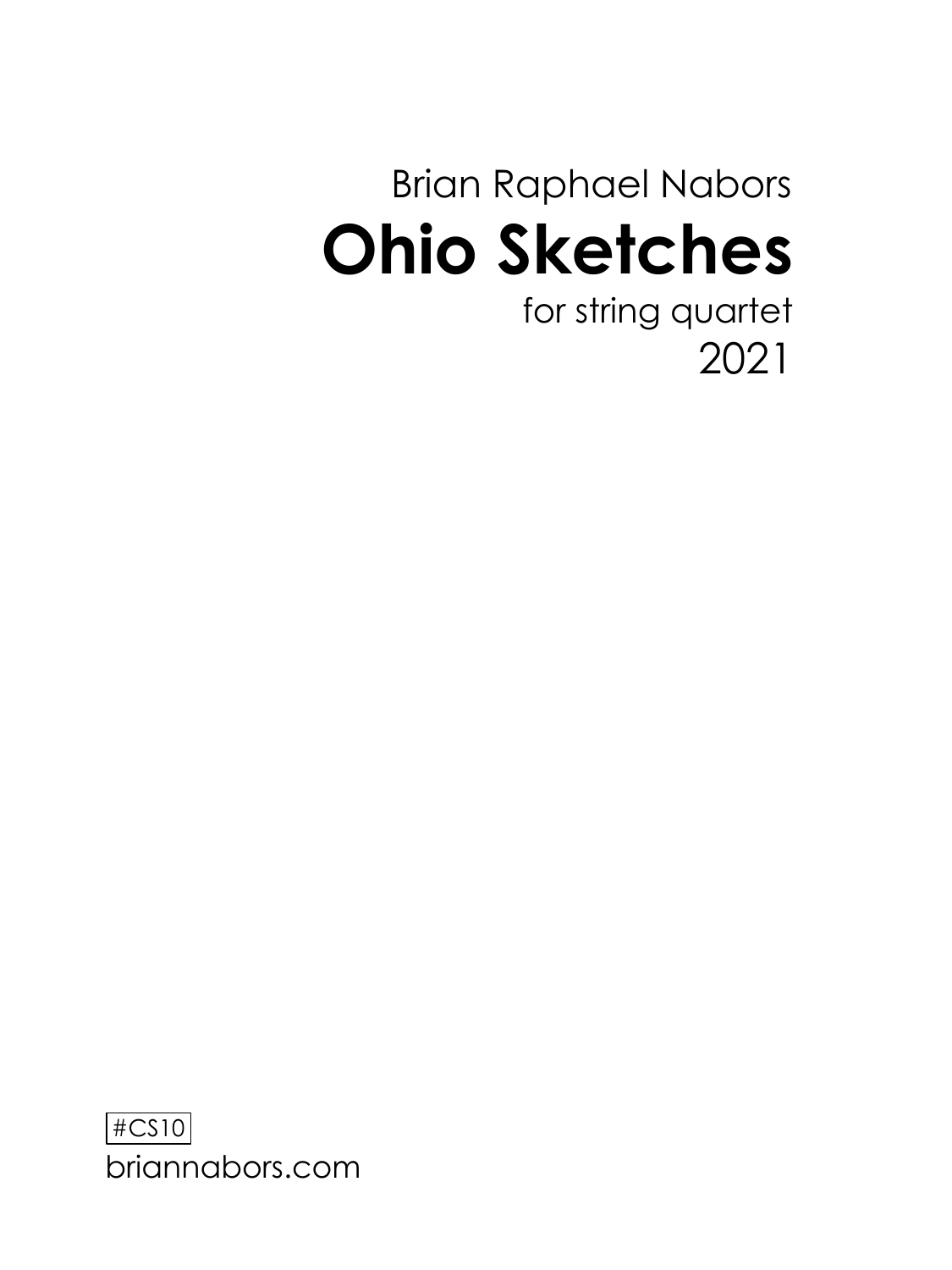Brian Raphael Nabors **Ohio Sketches**

### **Notes**

*Ohio Sketches* was written for the musicians of the **Cincinnati Symphony Orchestra, Columbus Symphony Orchestra, & The Cleveland Orchestra** for *Mindful Music Moments*, a program by Cincinnati-based organization **The Well,** which combines aspects of mindfulness, arts, social-emotional learning, play, movement & poetry into practices for regular use within schools, hospitals, and communities. *The completion of this project was made possible by the generous support of Dr. John and Susan Tew.*

The piece is 12-minutes, written in 4 movements with the first 3 dedicated to the city of each participating ensemble and the 4th being a finale movement in which all 3 quartets participate thoughout. The music in each movement was inspired by a series of responses given by students in grades K-12 who participate in the Mindful Music Moments program. Their very passionate visions for the music lead to many of my artistic choices.

#### **I. City Beat (Cincinnati)**

Having lived in Cincinnati, OH for little over 7 years, I became very acquainted with the city's spectacular arts/culture scene. There is a livelyness; a beat to the city. I have so many fond memories of attending orchestra concerts, strolling through its many parks, and being a partof the many events that made being a Cincinnatian quite thrilling. In this movement, Isought to capure the vibrant, ever-evolving atmosphere of this charming city.

#### **II. Buckeye (Columbus)**

During my time in Ohio, Ihad the pleasure of traveling across the state quite often. I have always admired the beauty of central Ohio. Past pastoral landscapes and rolling corn fields lies the gem that is Columbus. There is a peace to the town that feels steadfast, yet forward moving. You'll hear this in the motive of an 8th note, followed by two 1 6ths, propelling the motion forward. I also wanted to pay hommage to the hometown pride exuded by the Ohio State University Buckeye's. Throughout the movement are melodic fragments of the Buckeye Fight Song.

#### **III. Cleveland**

I have always found Cleveland to be an electrifying city. It's sprawling arts scene is a beacon of unique flavor and a joy to experience. With its history of Rock and Roll, I wanted to express the city's edginess through a series of rapid fire harmonic and timbral transformations.

## IV. **All Ohio! (Finale)**

The last movement brings all themes of the previous 3 together in a colorful unification of sound that centers the artistic prowess that the state is known for. The movement is divided into 3 sections, each one dedicated to one of the highlighed cities.

-Brian Raphael Nabors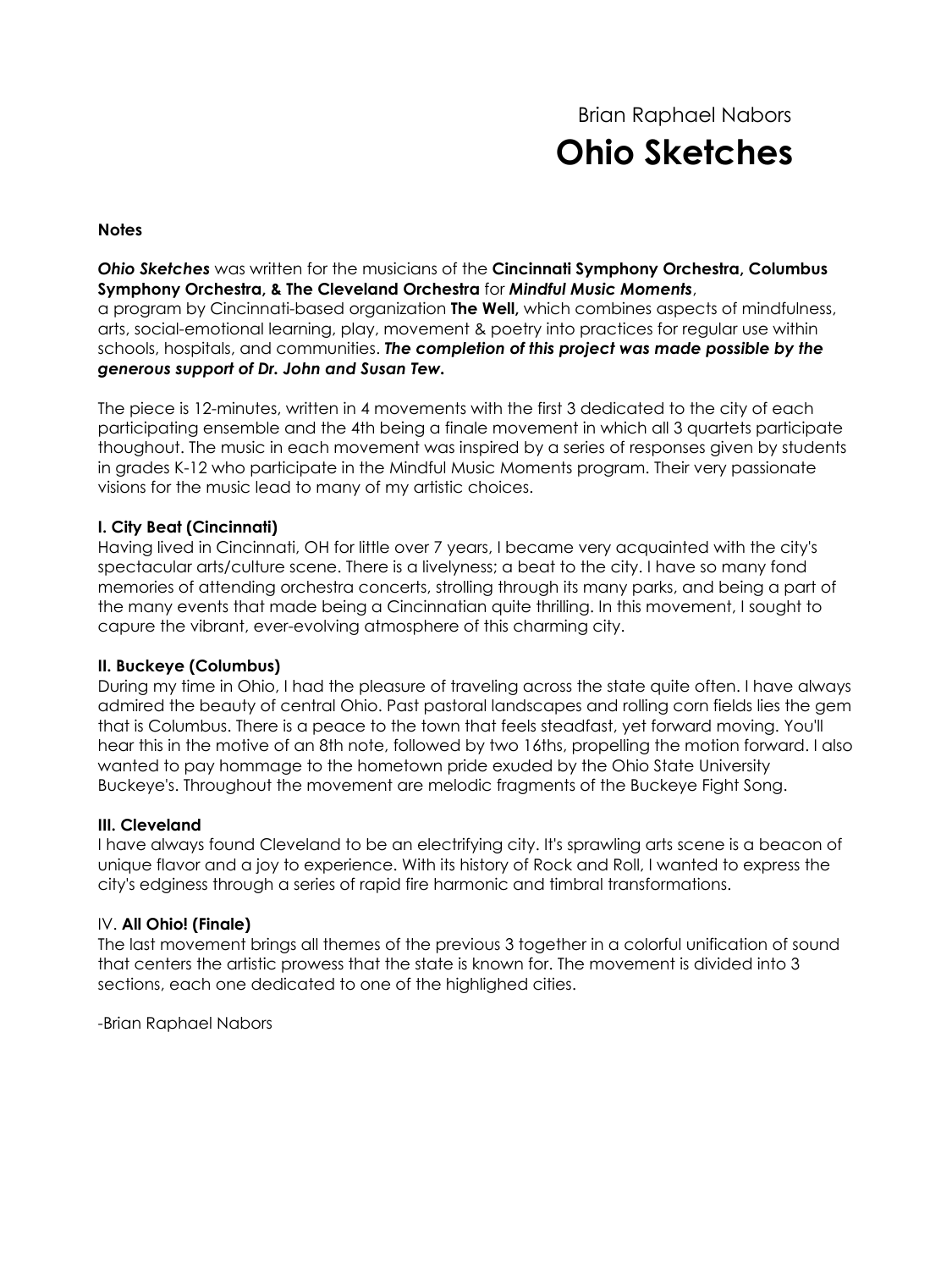

Dur. 12'00"





Copyright © 2021 Raphael Press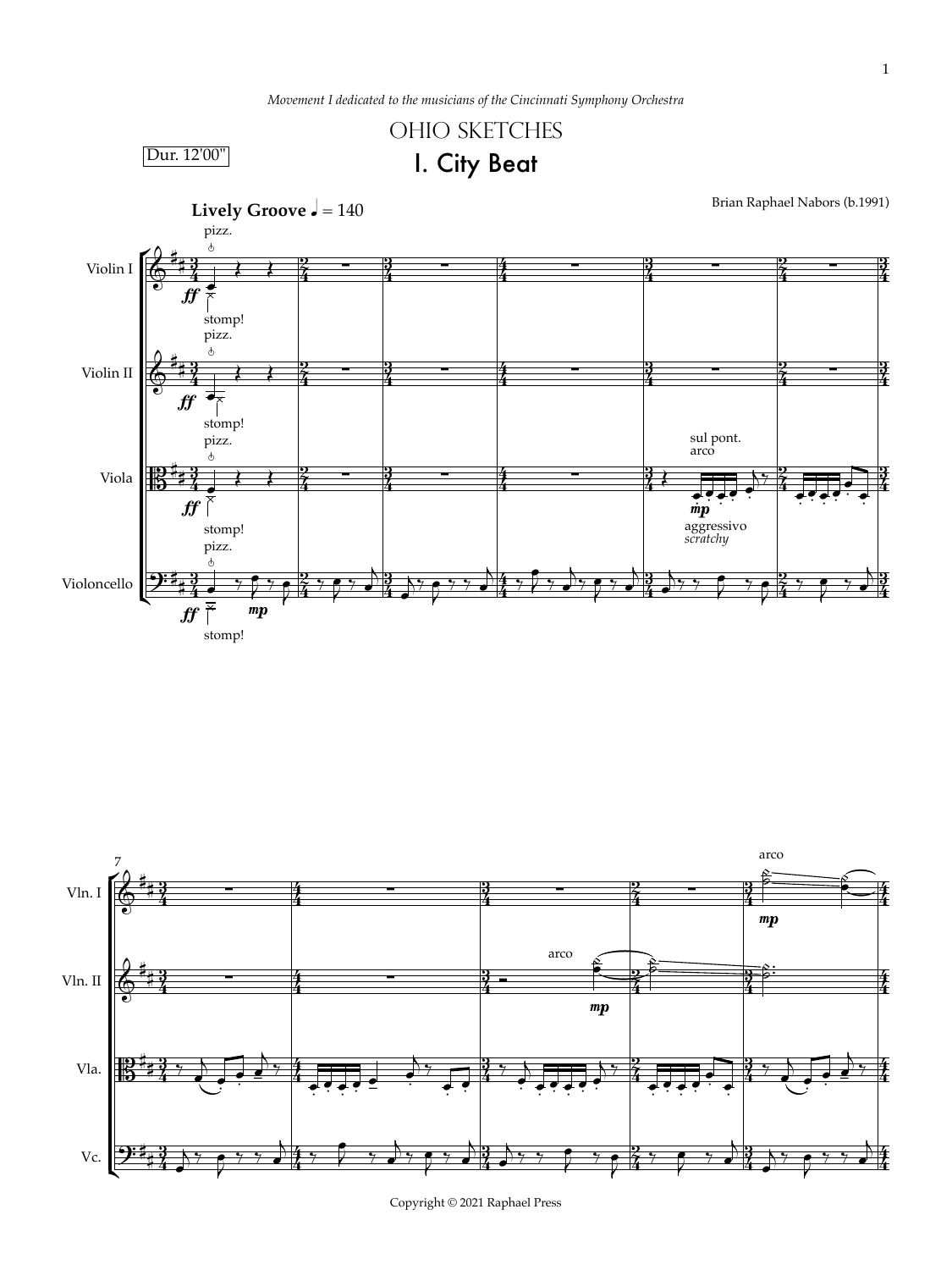



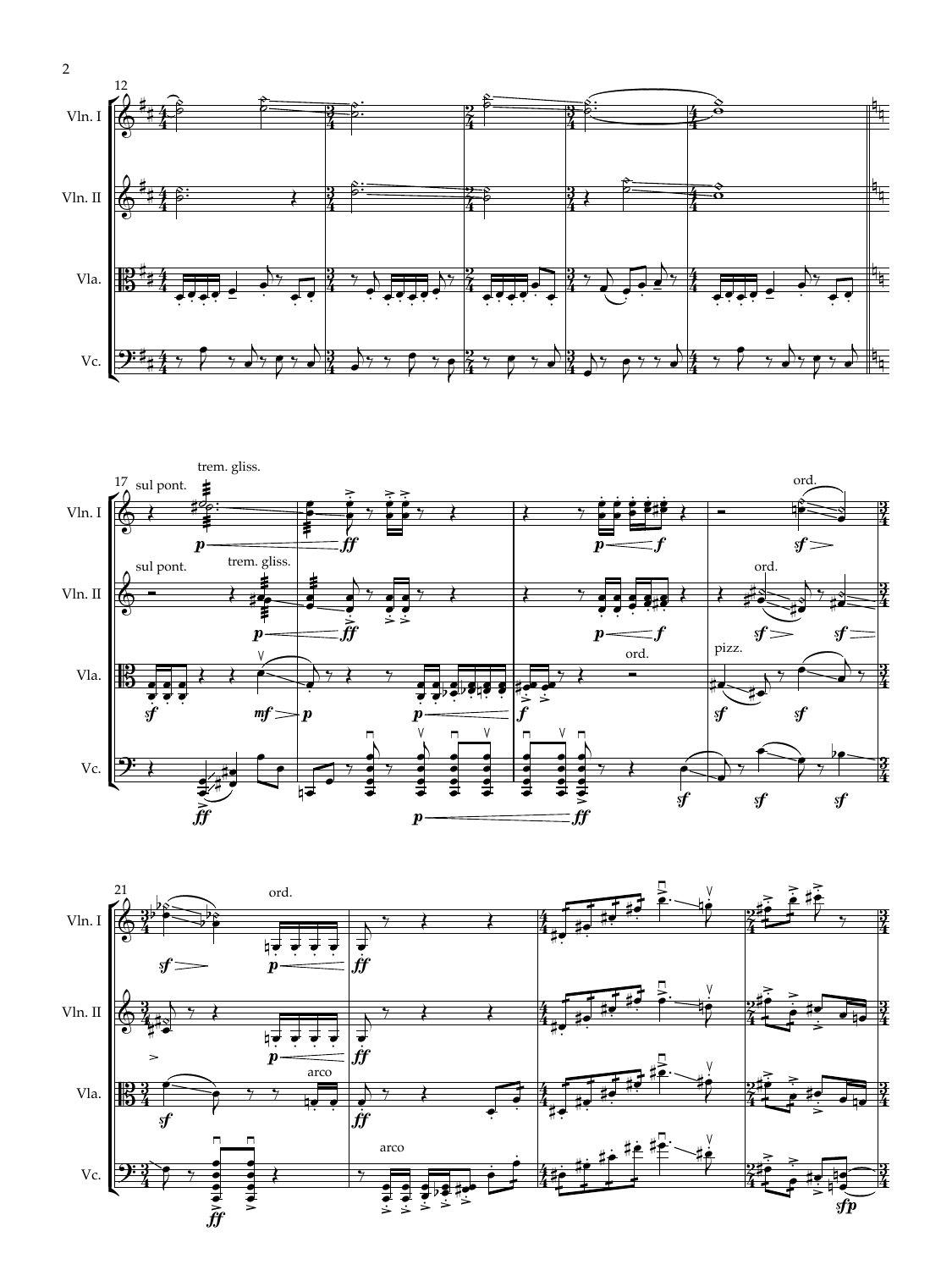



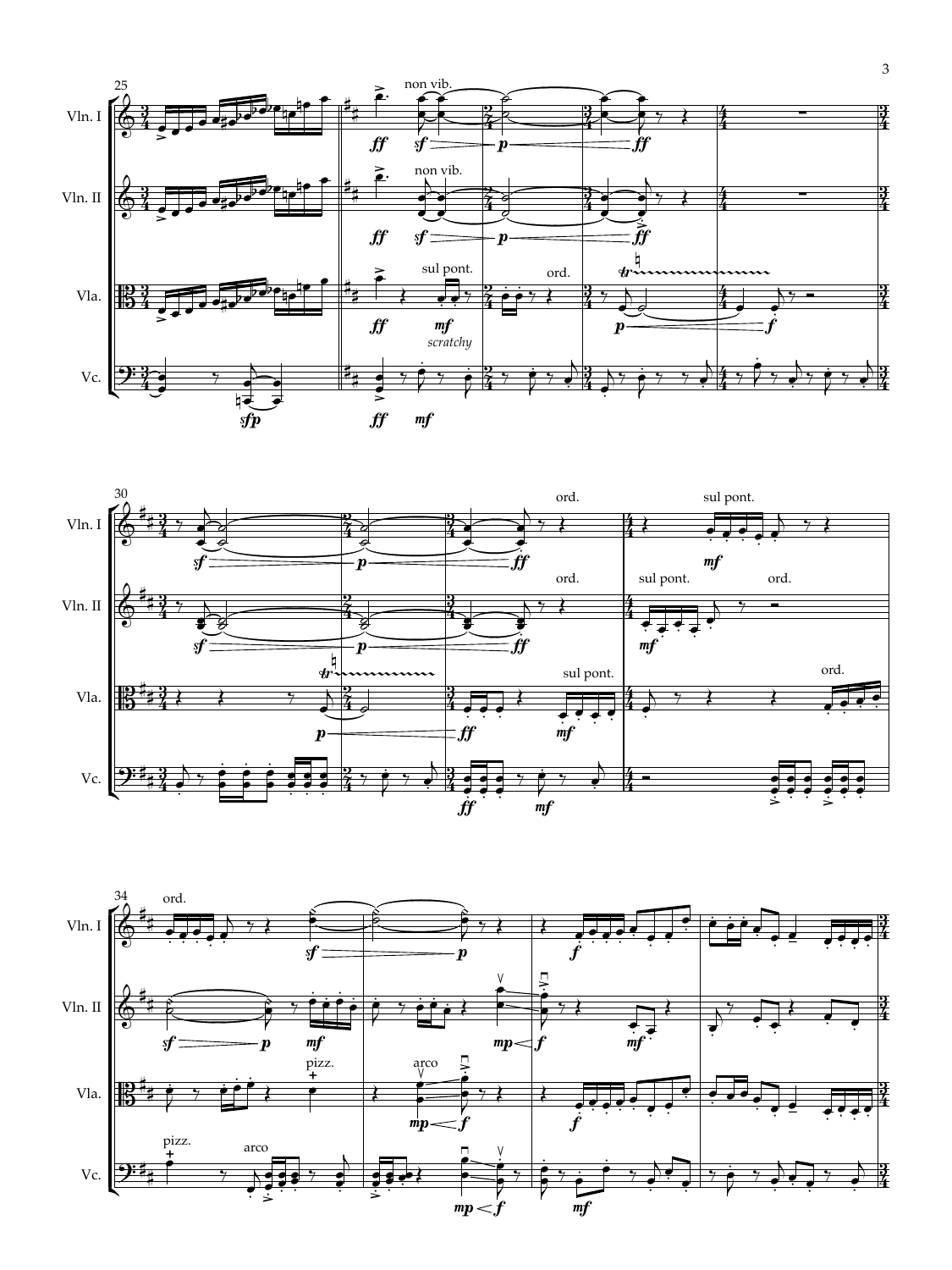



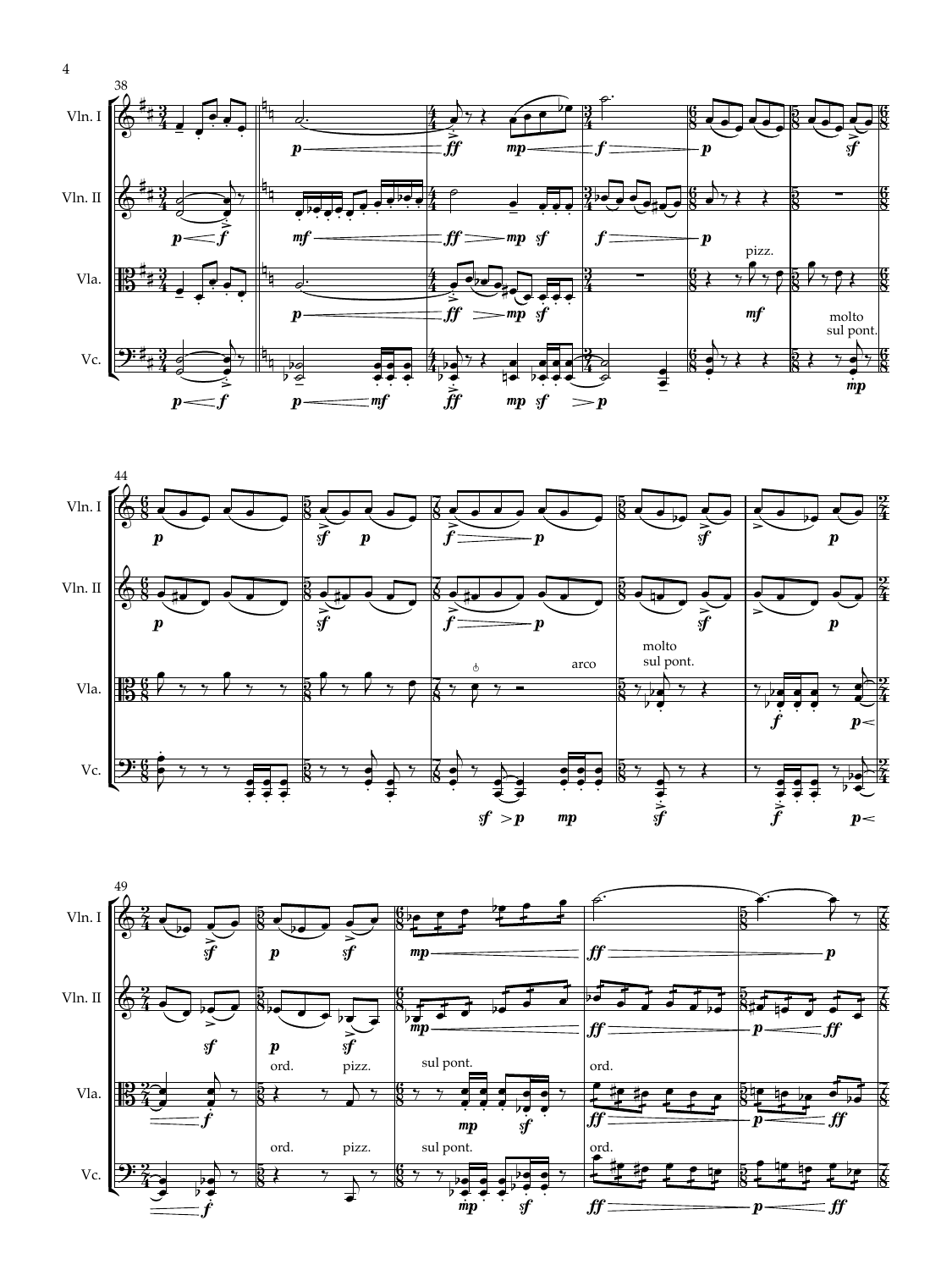



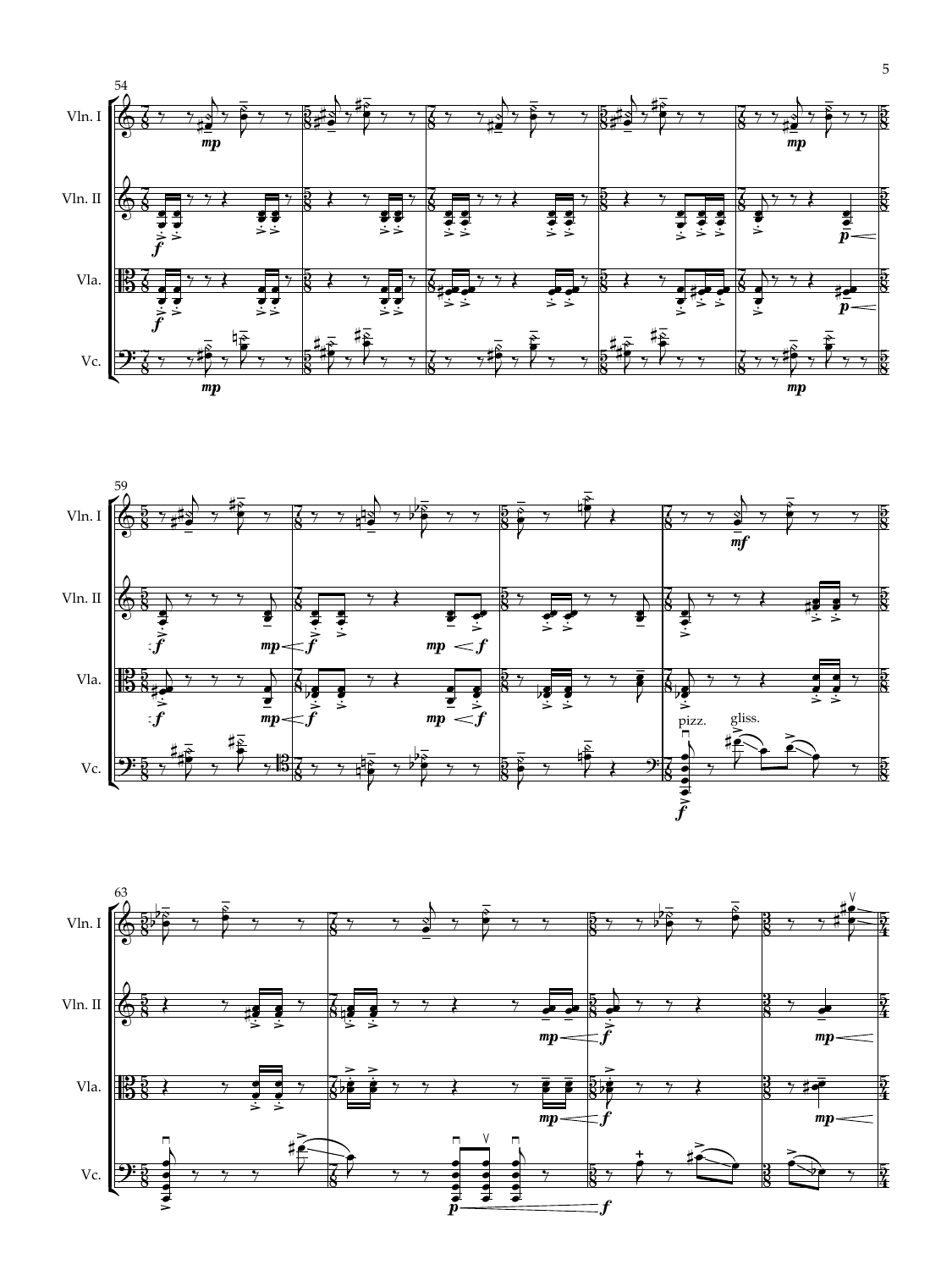



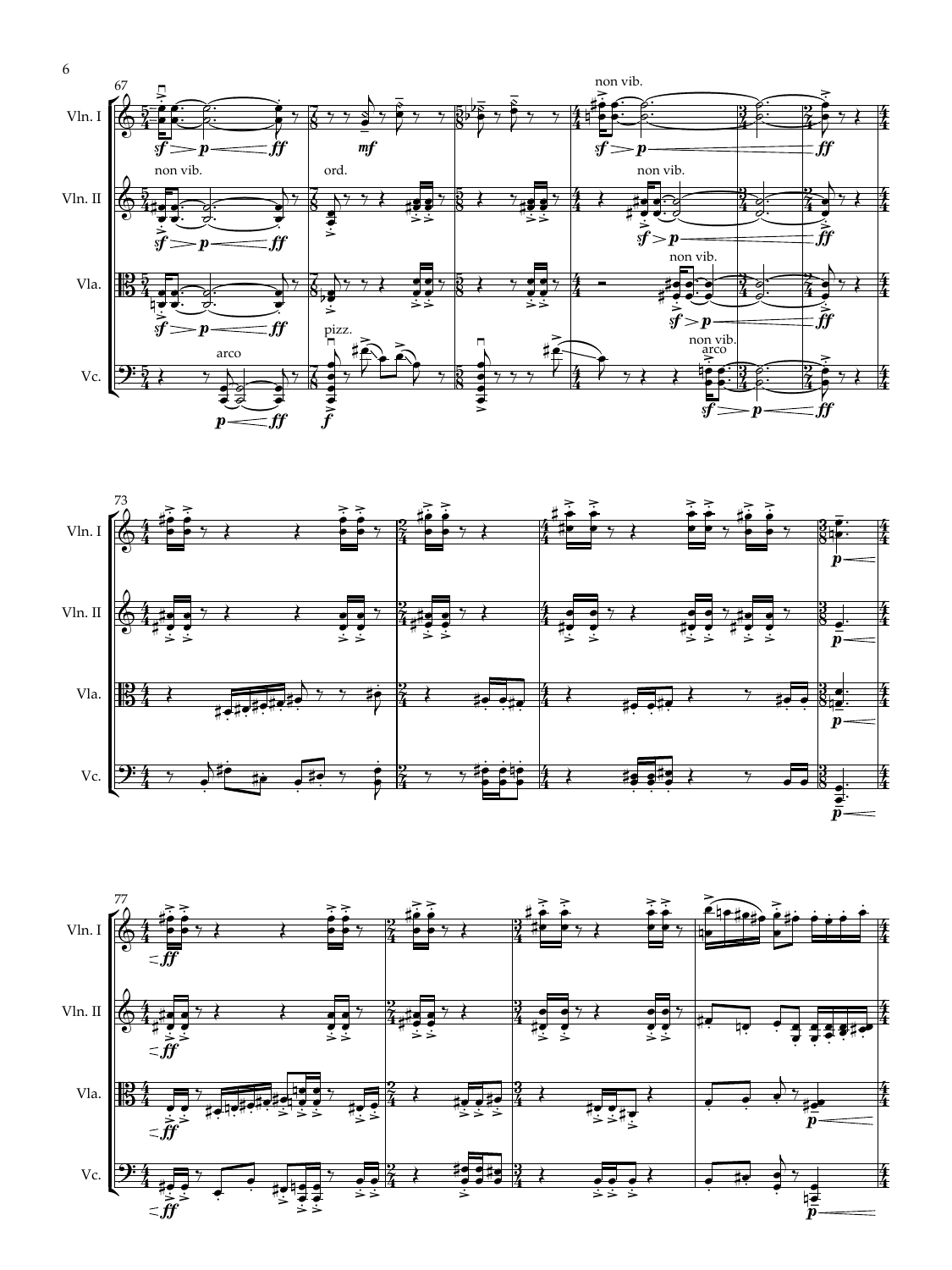



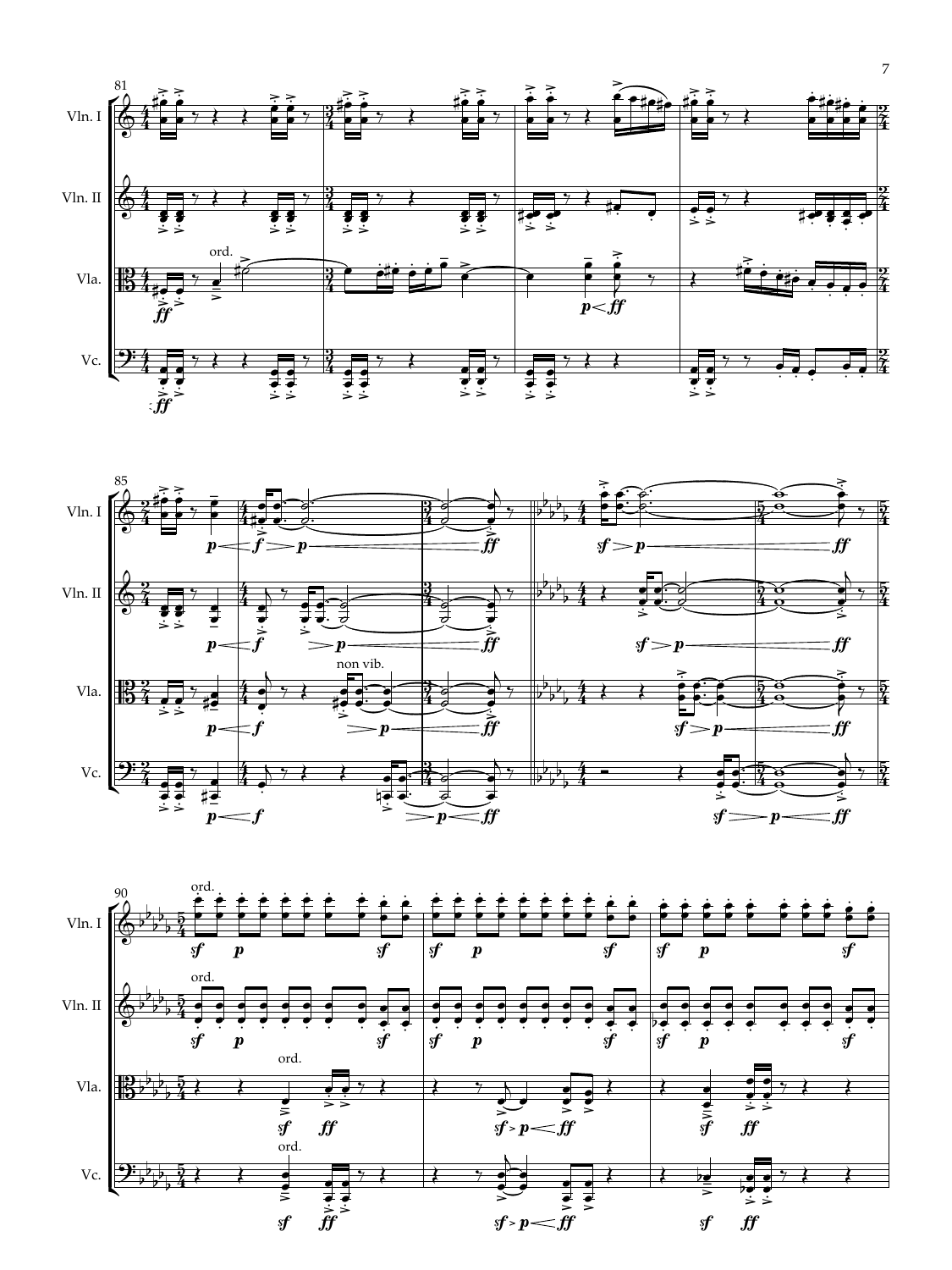



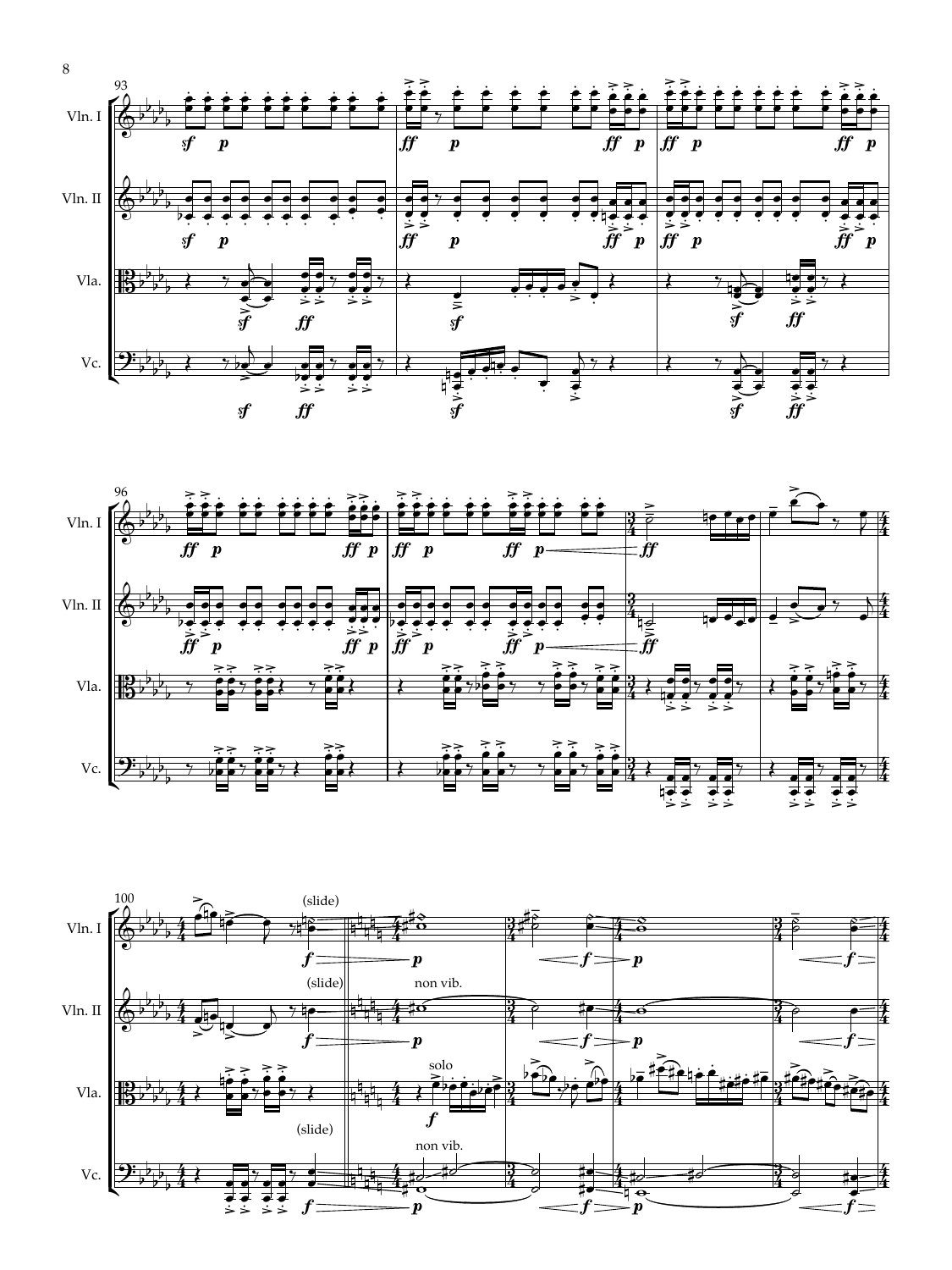



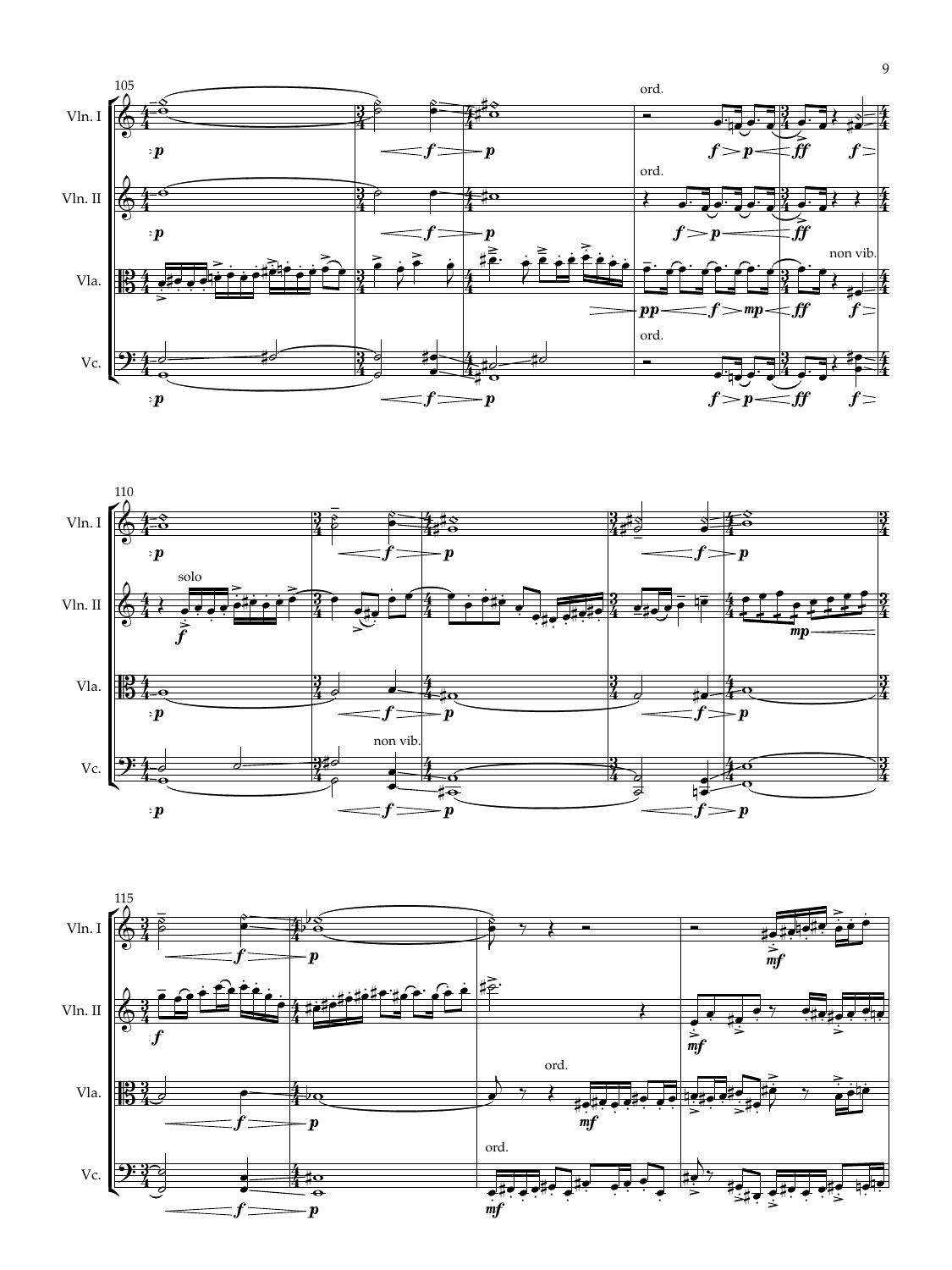



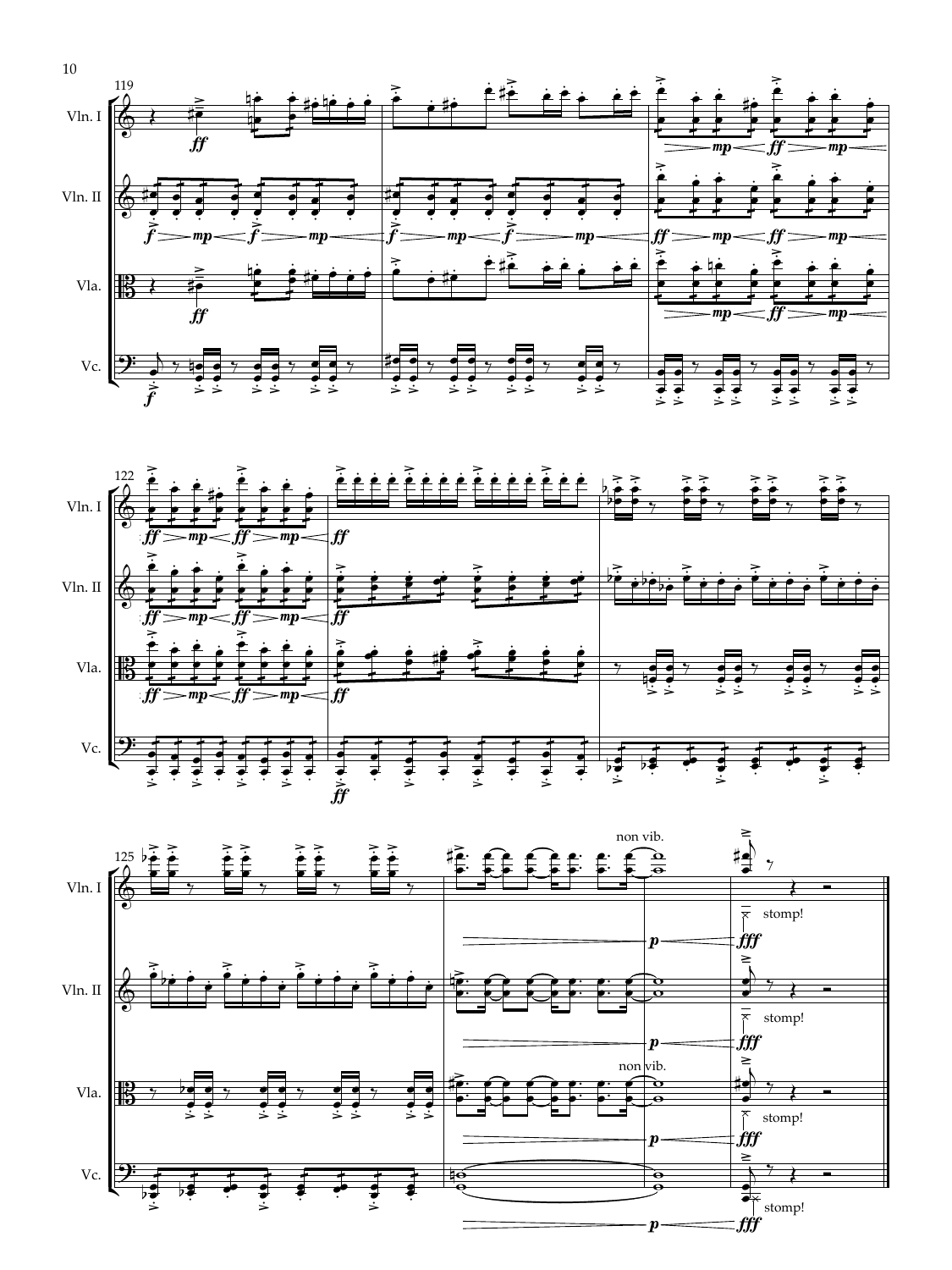# OHIO SKETCHES **II. BUCKEYE** Brian Raphael Nabors







Copyright © 2021 Raphael Press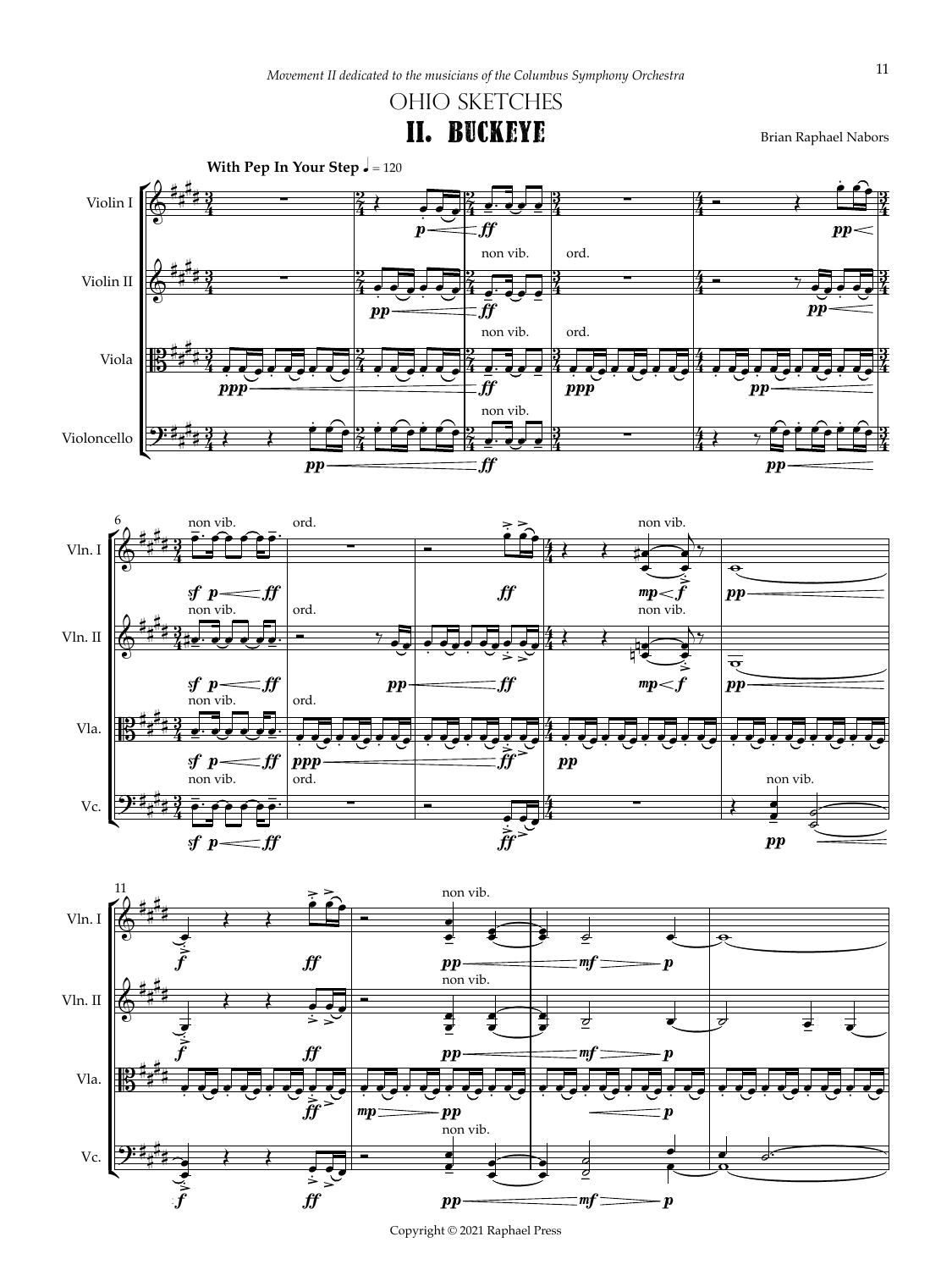



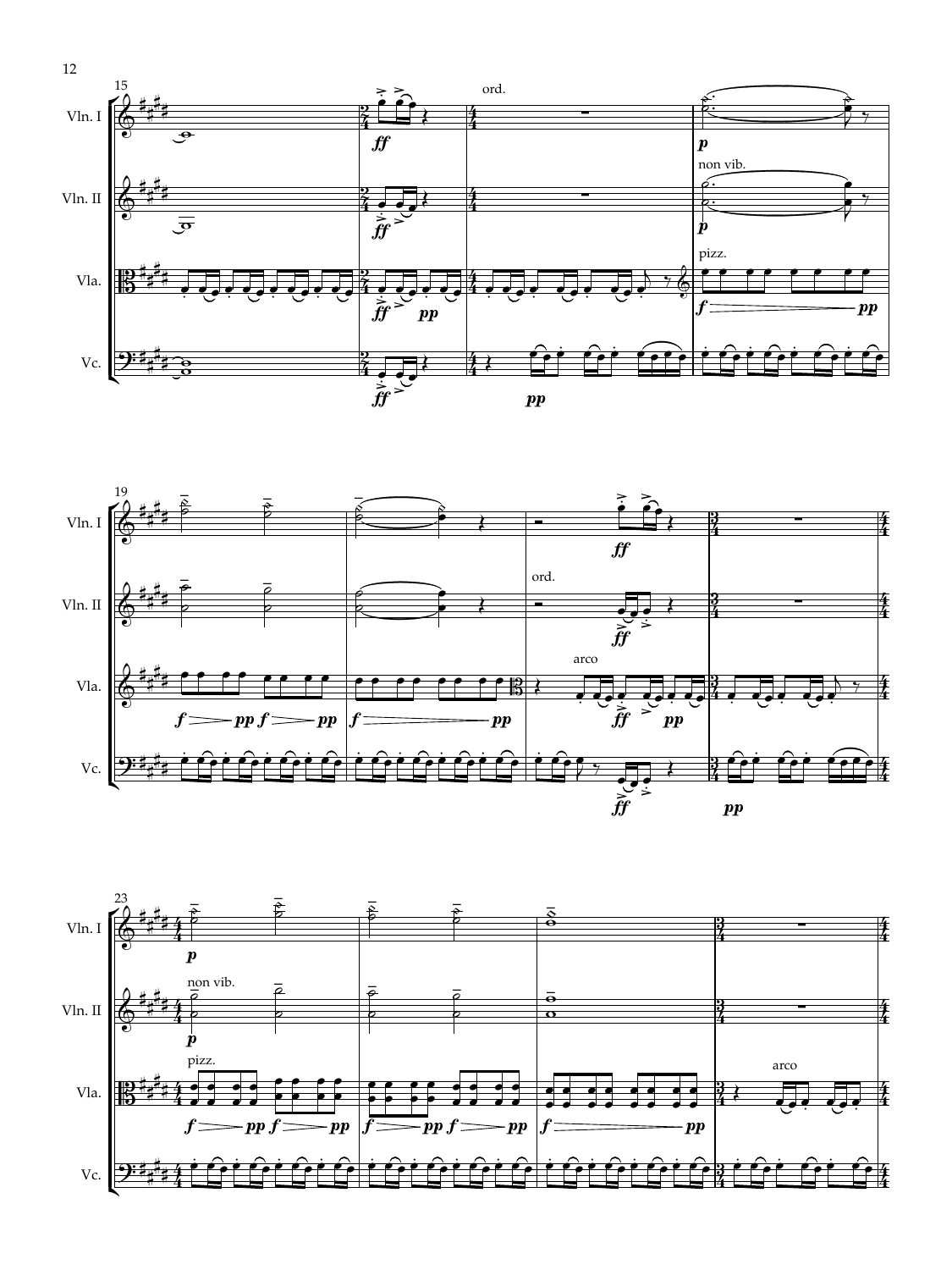



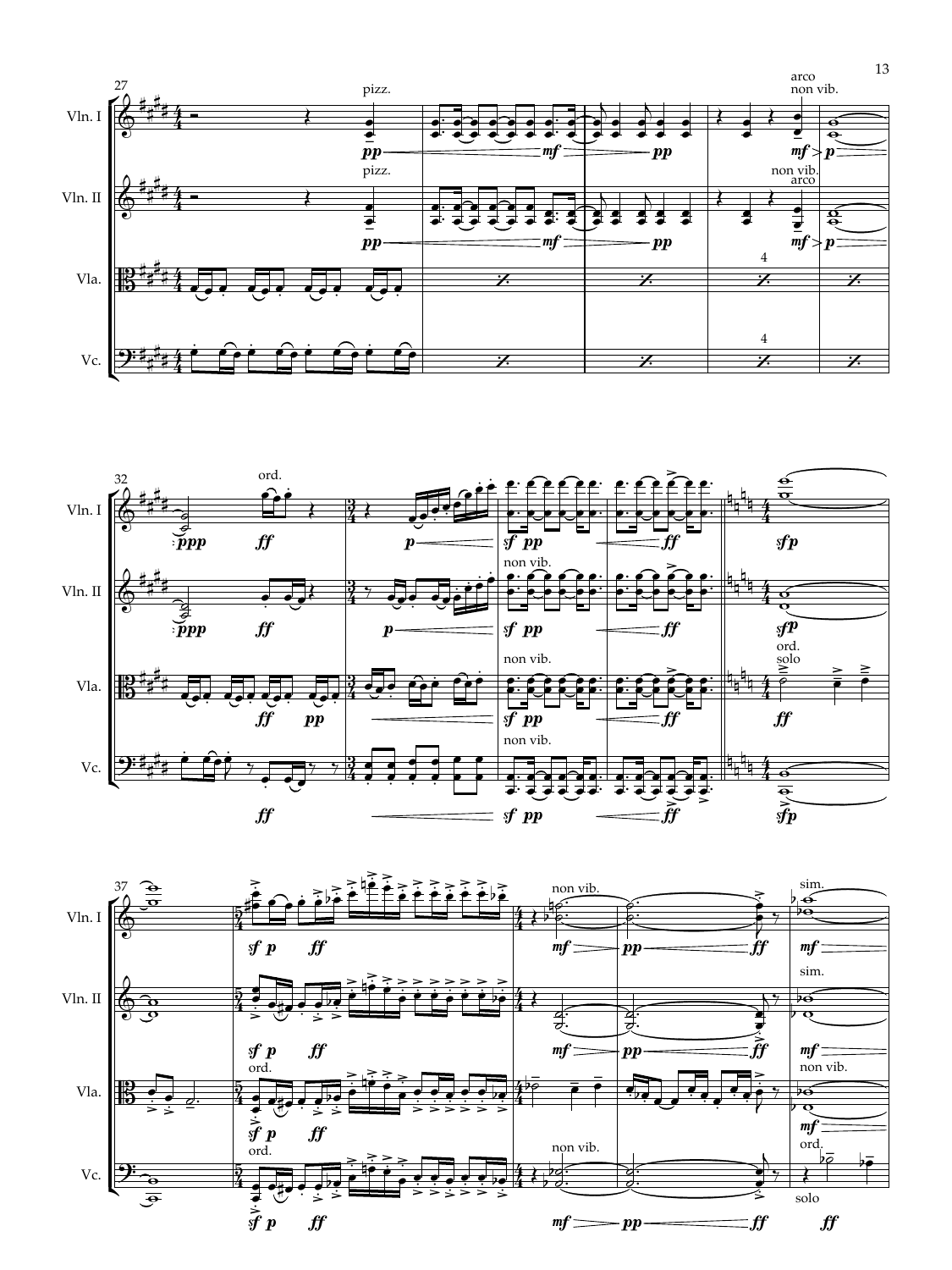



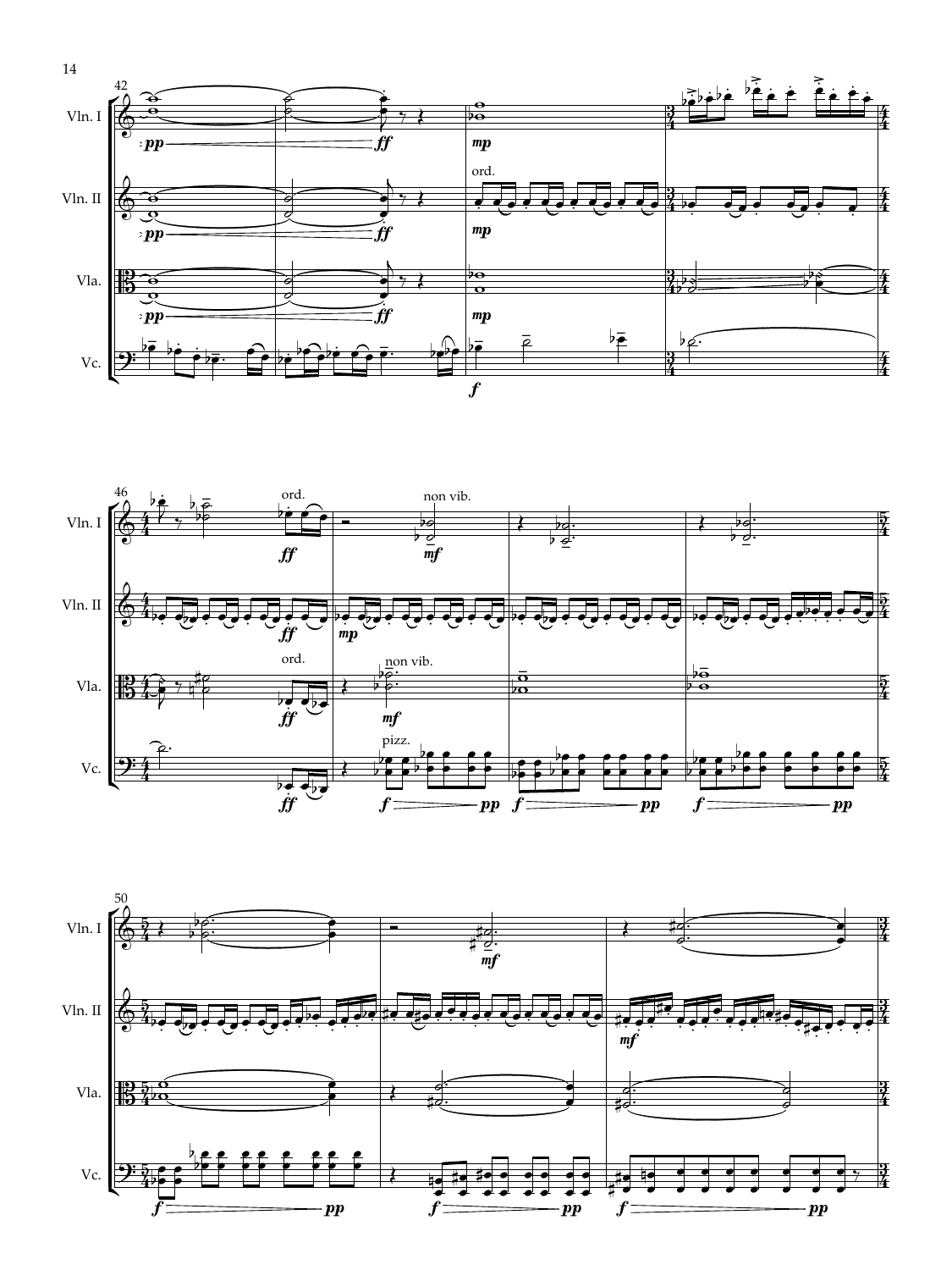



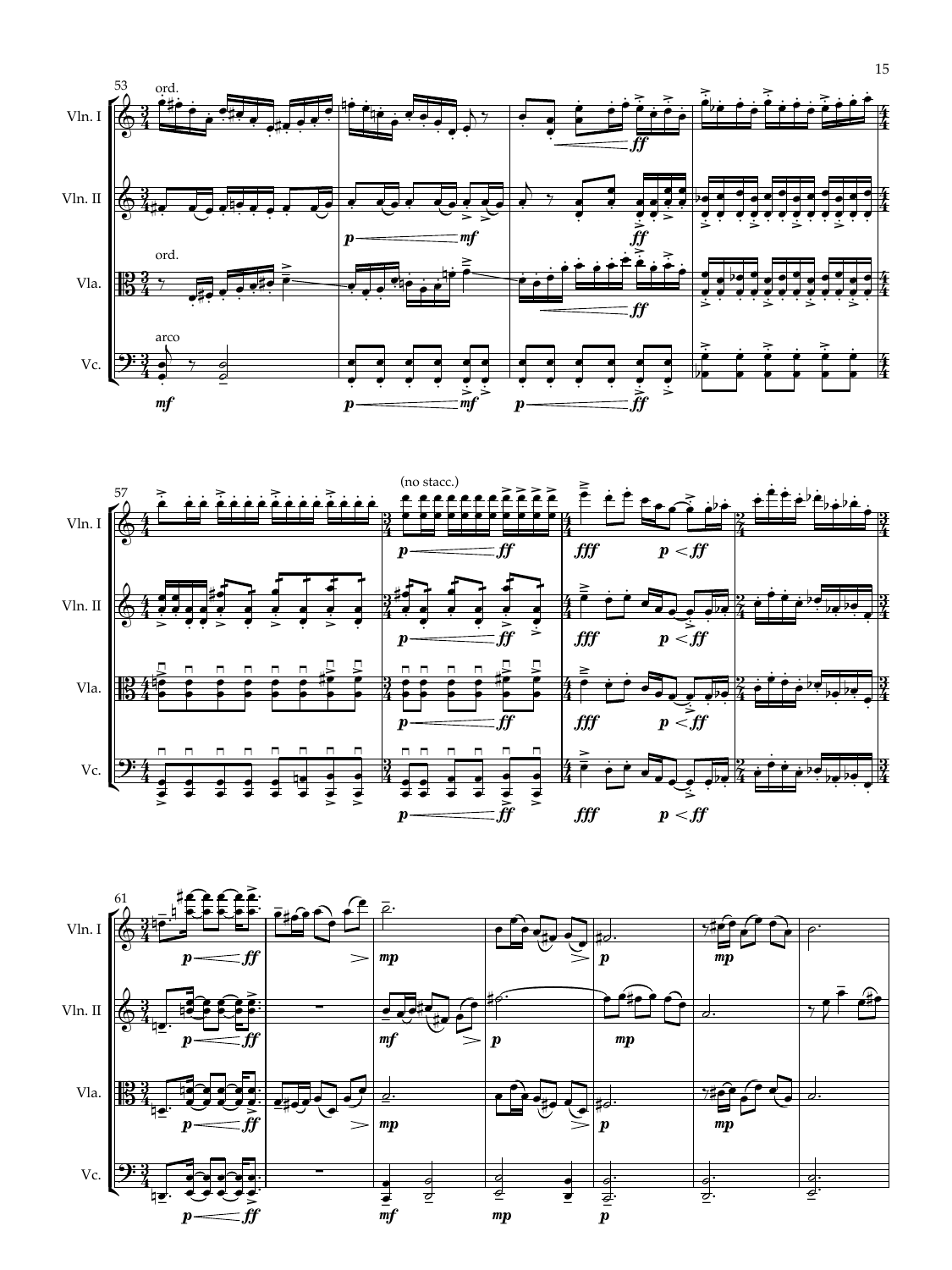



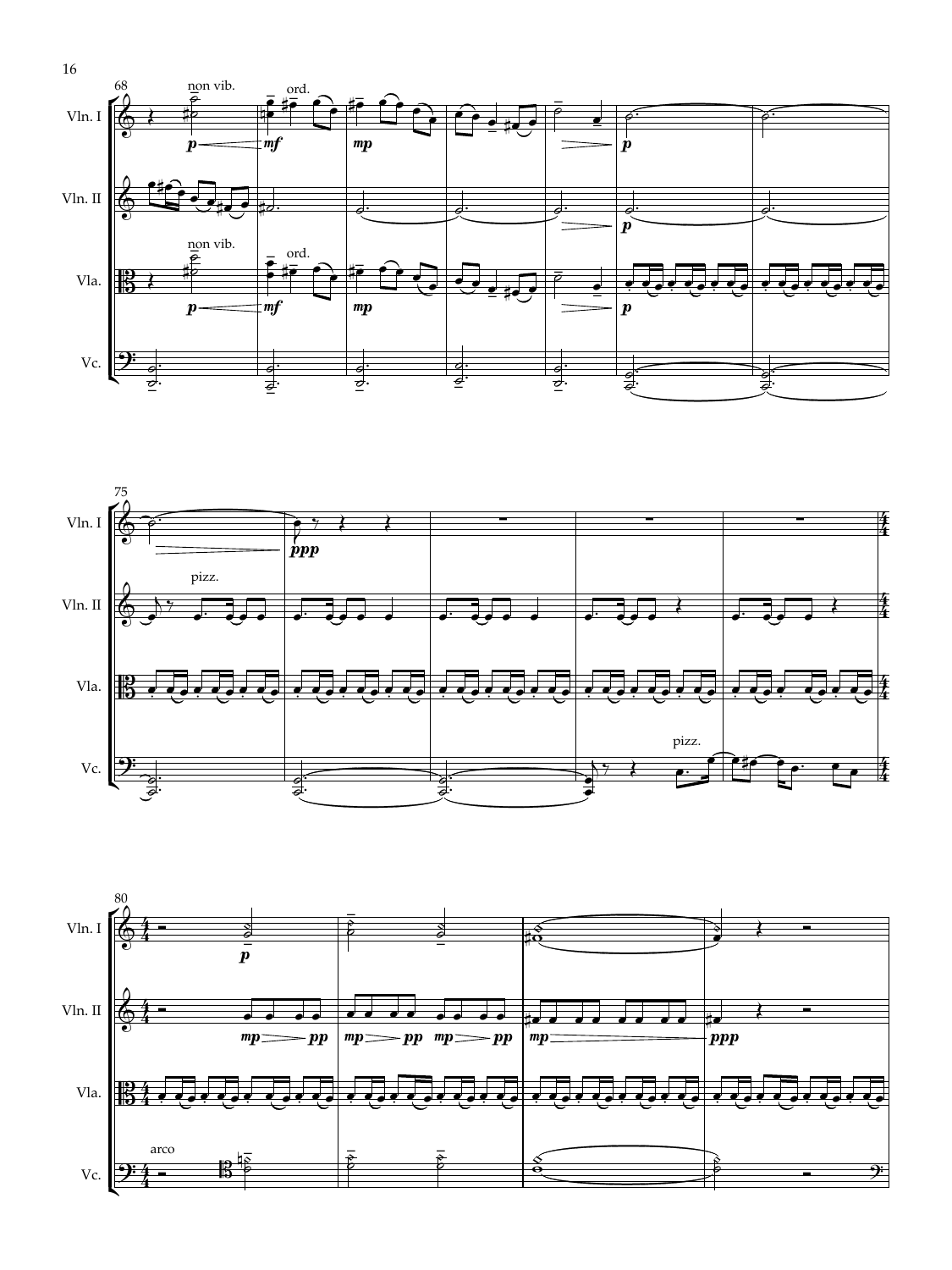



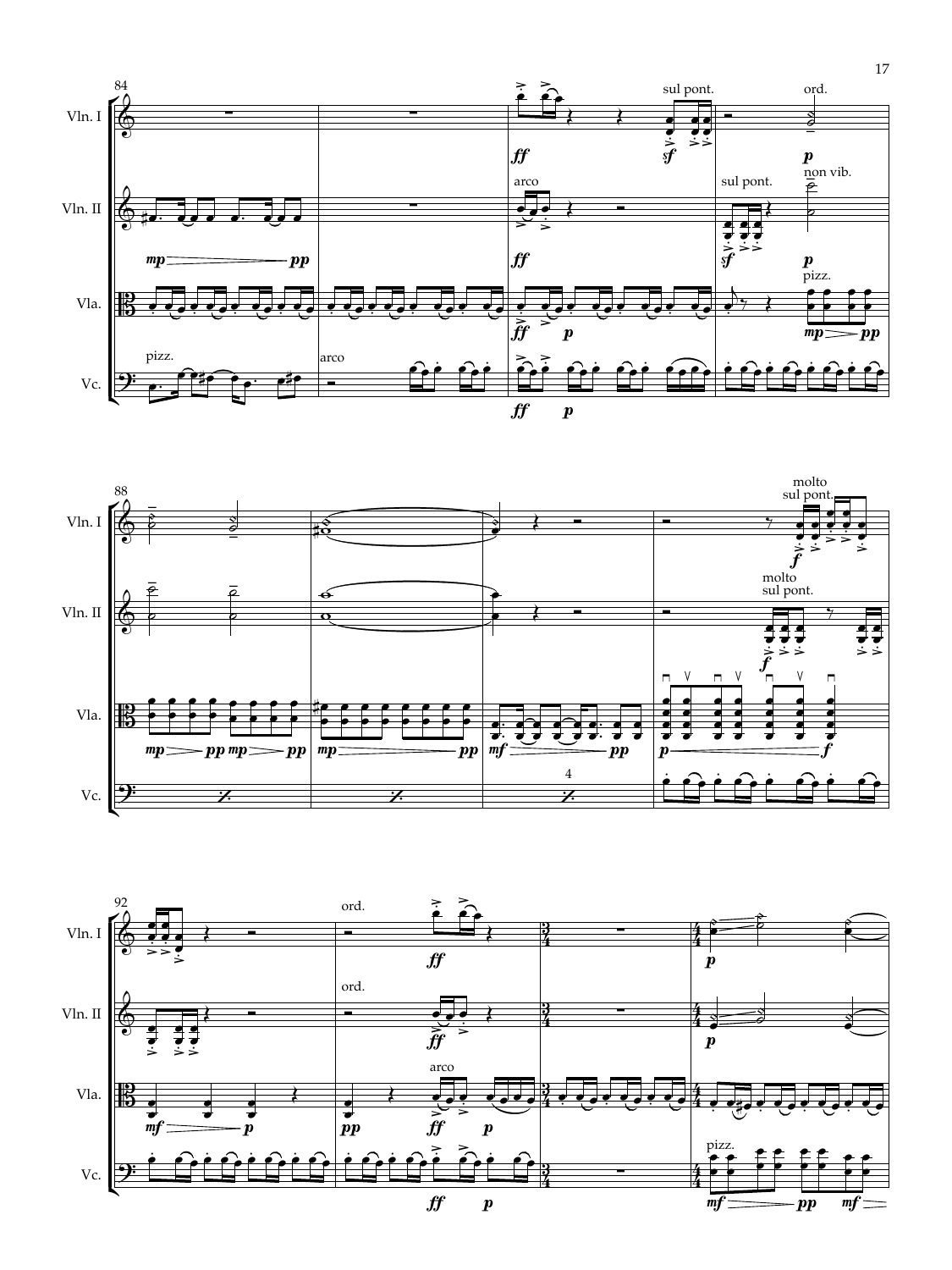



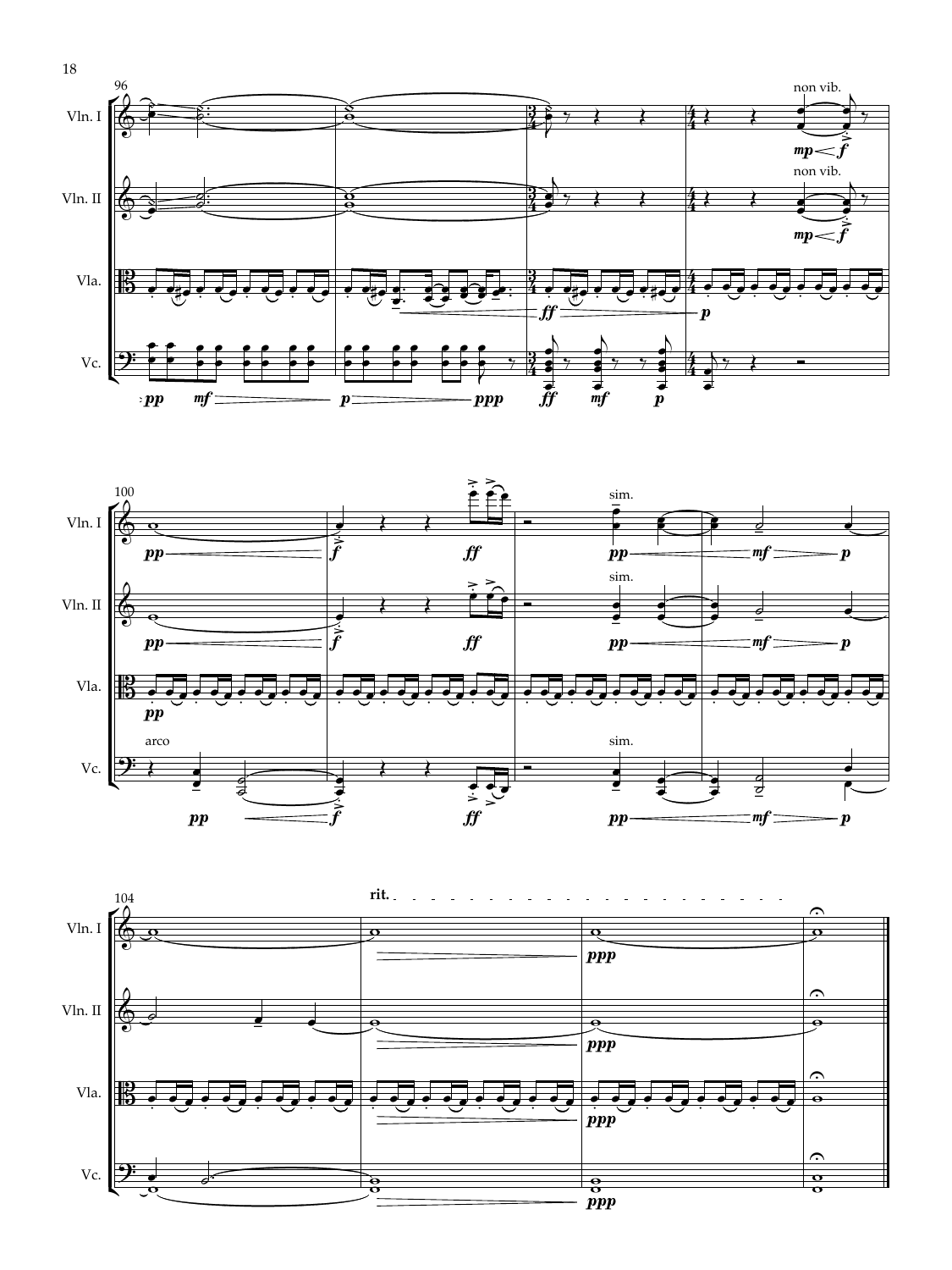



Copyright © 2021 Raphael Press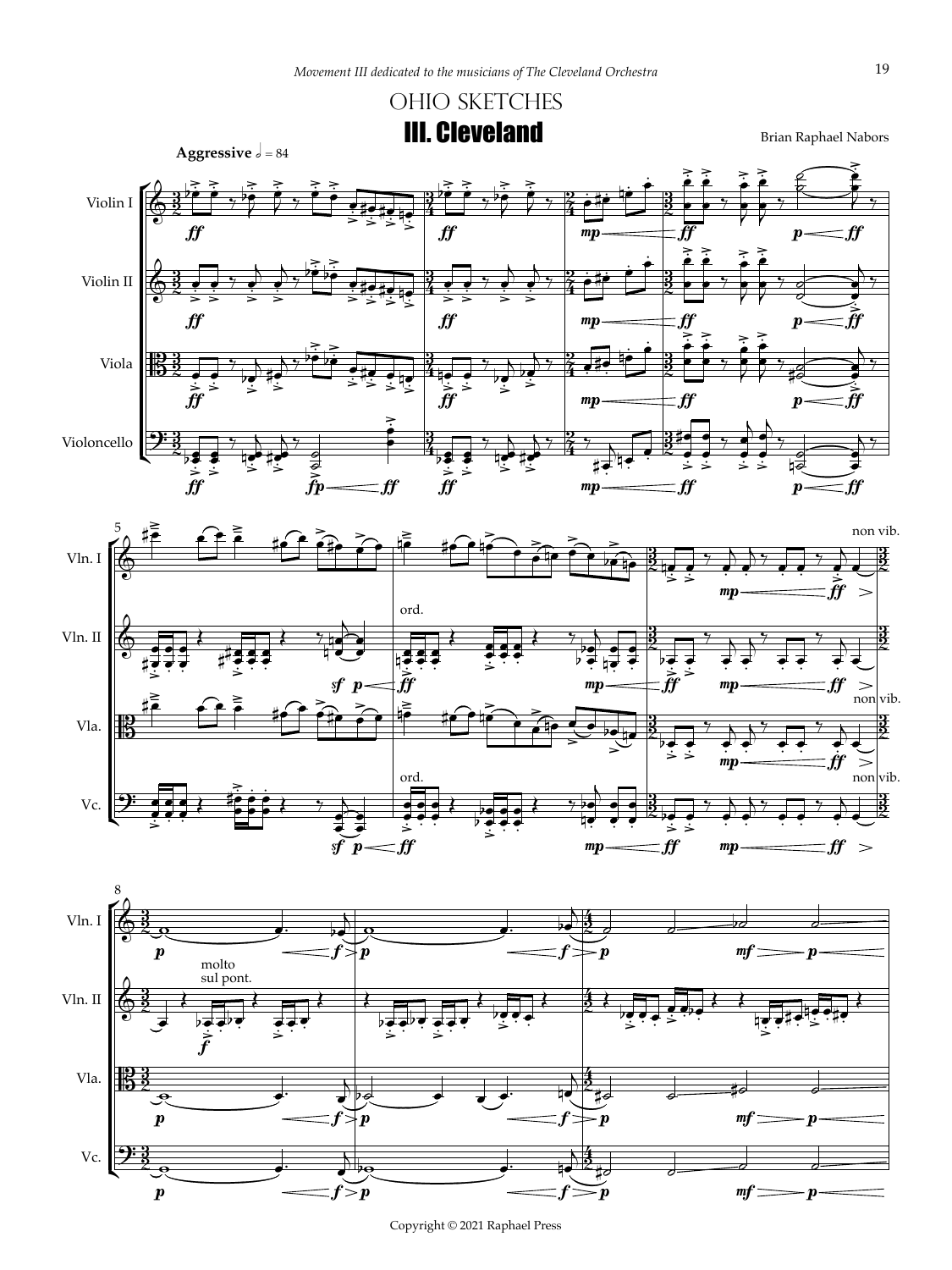



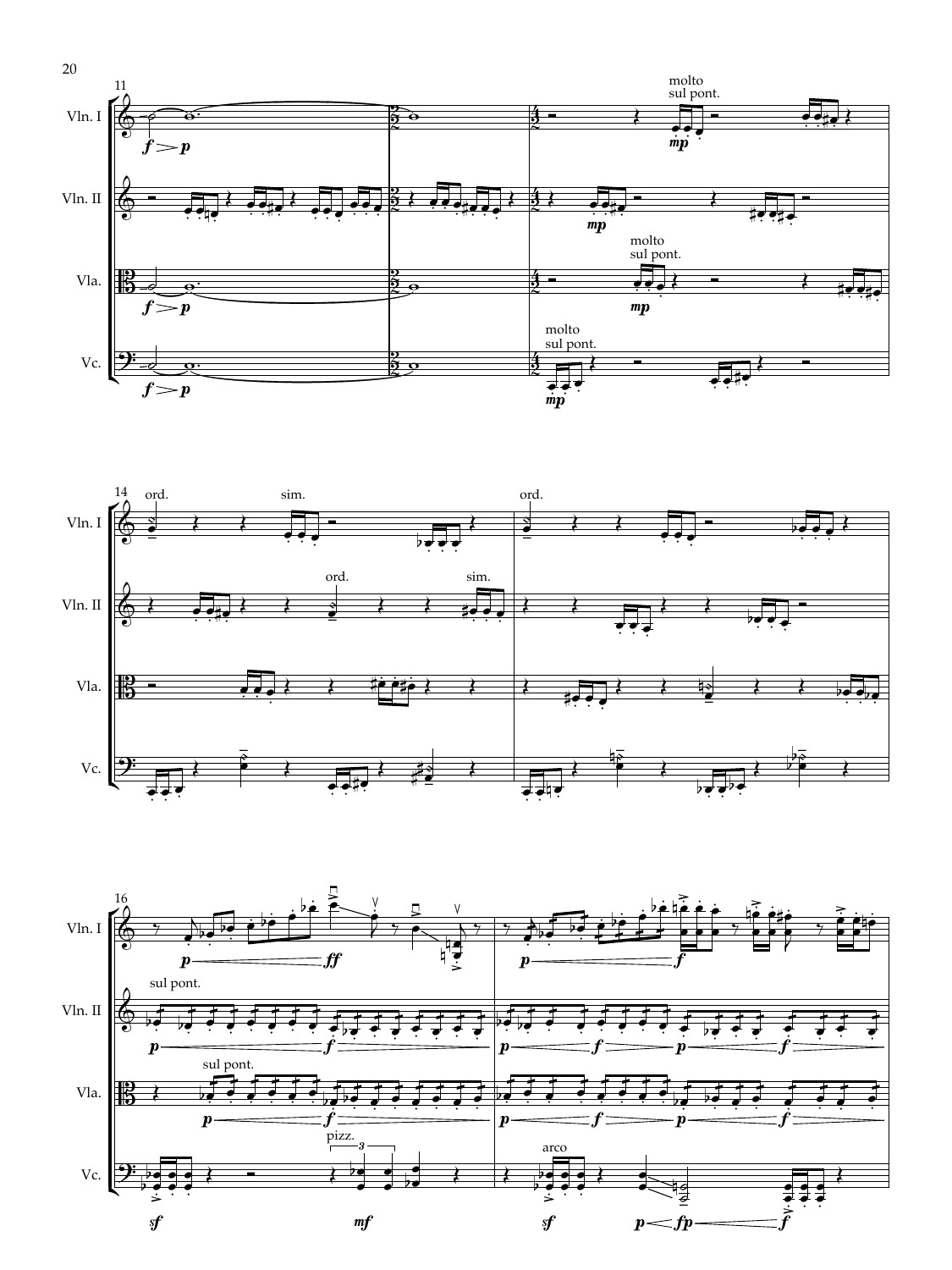



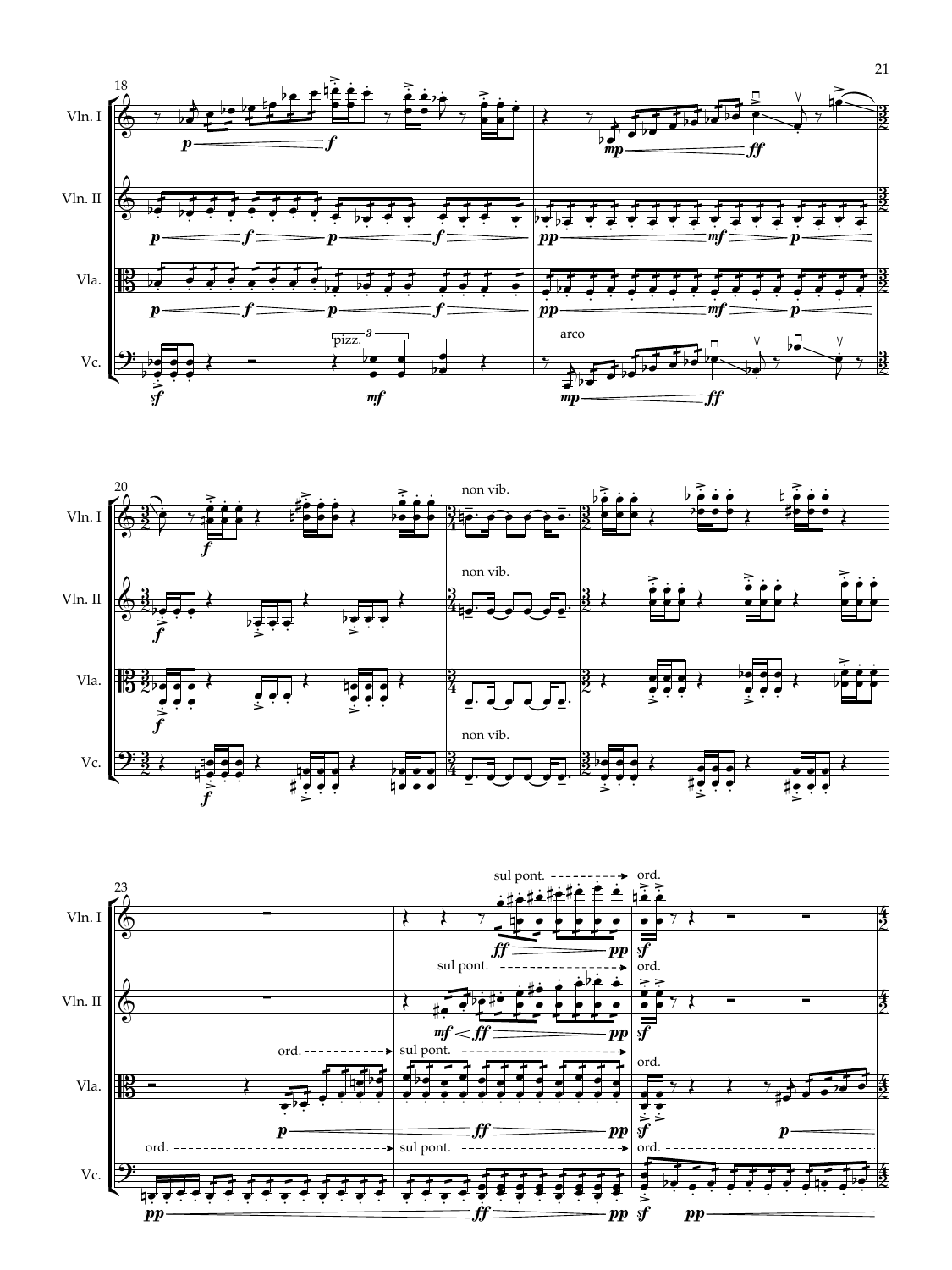



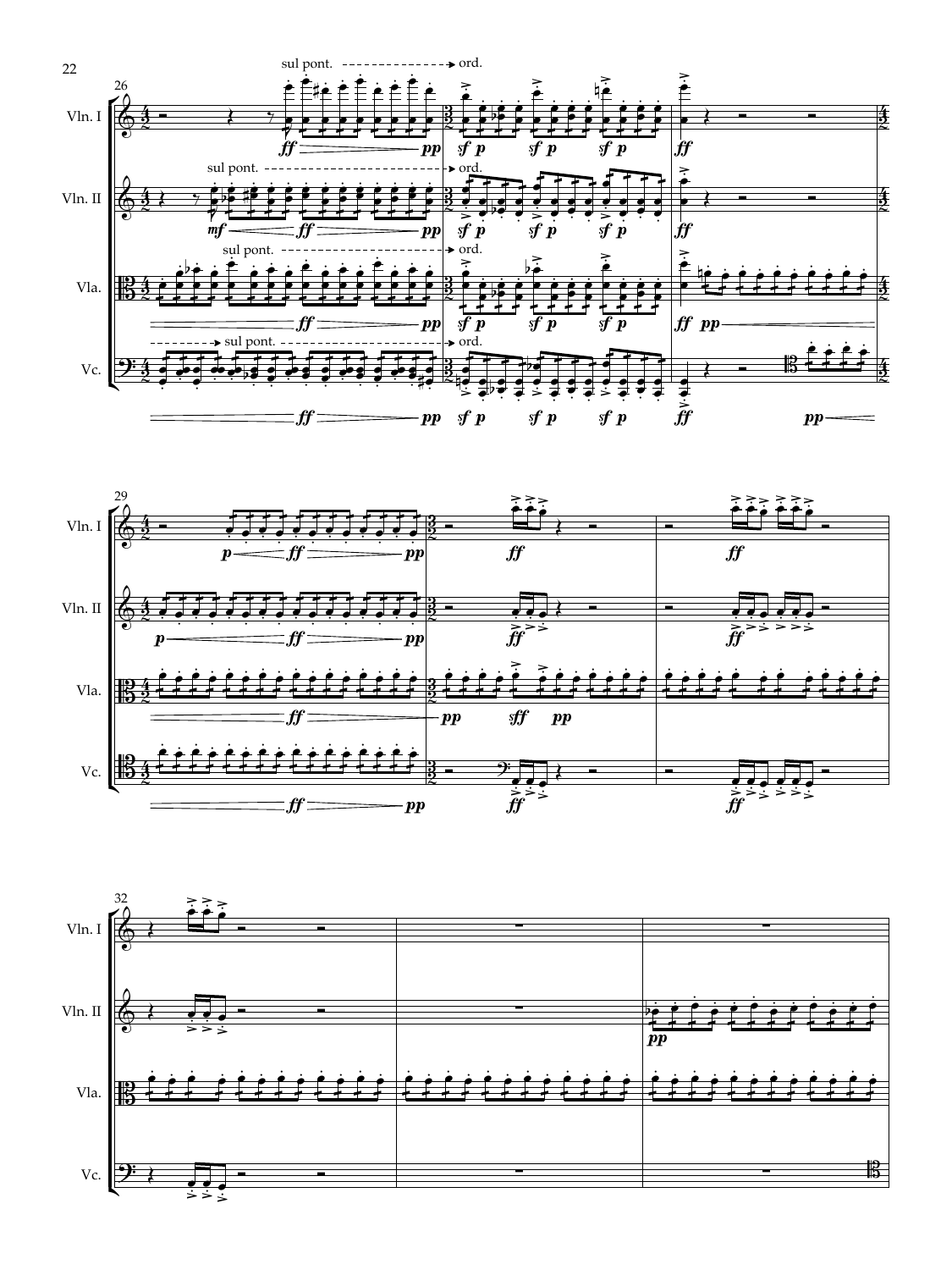



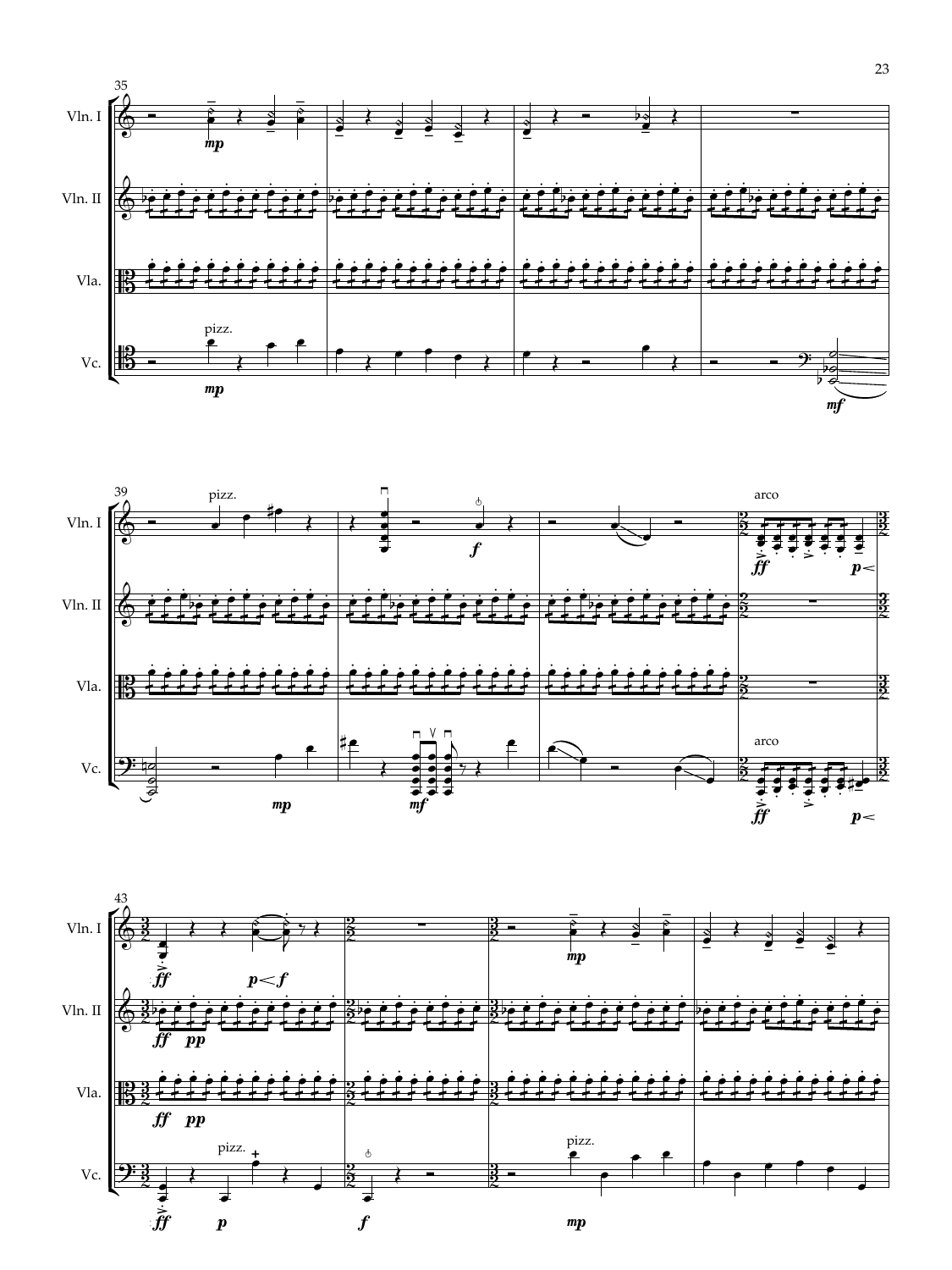



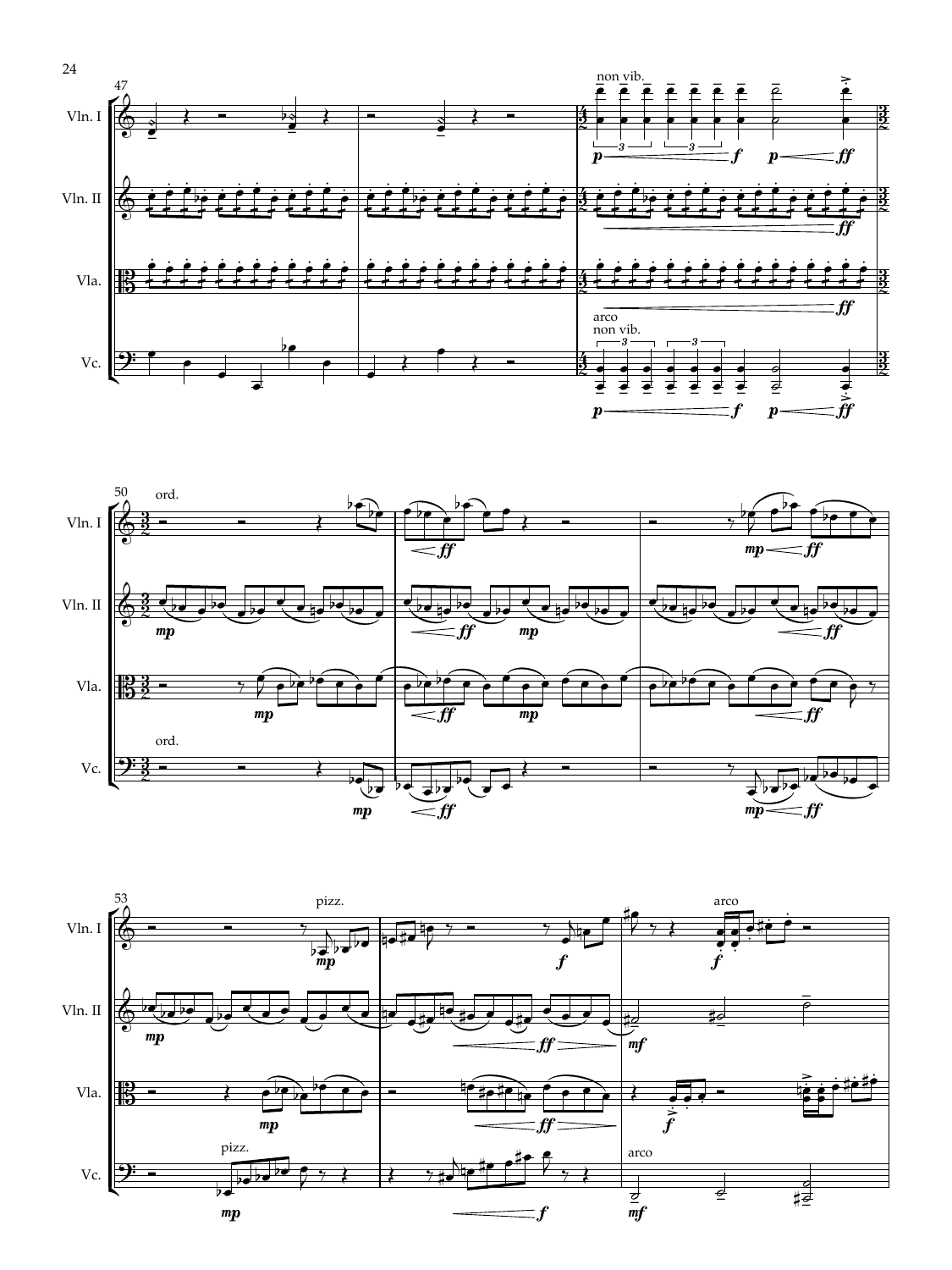



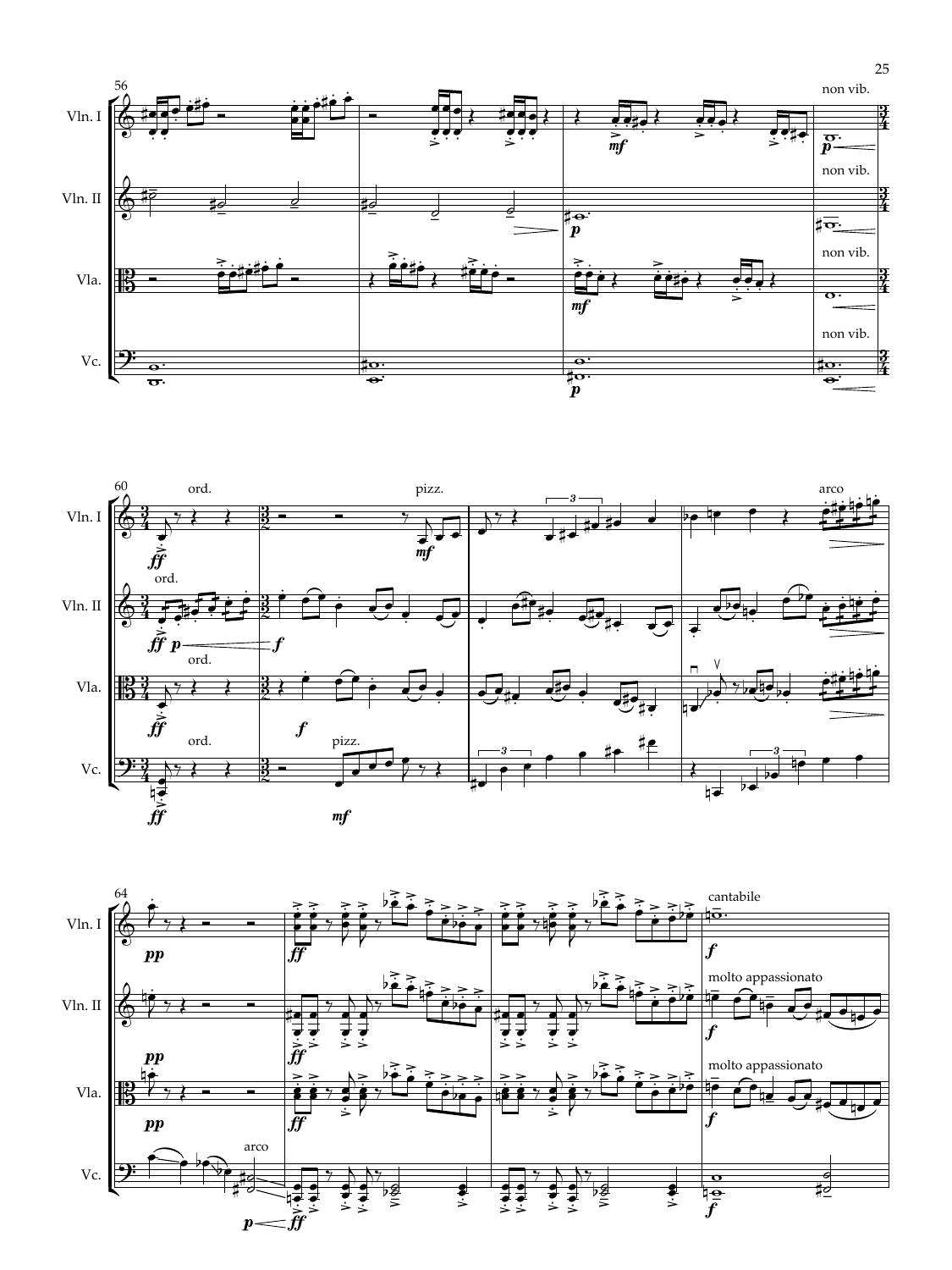



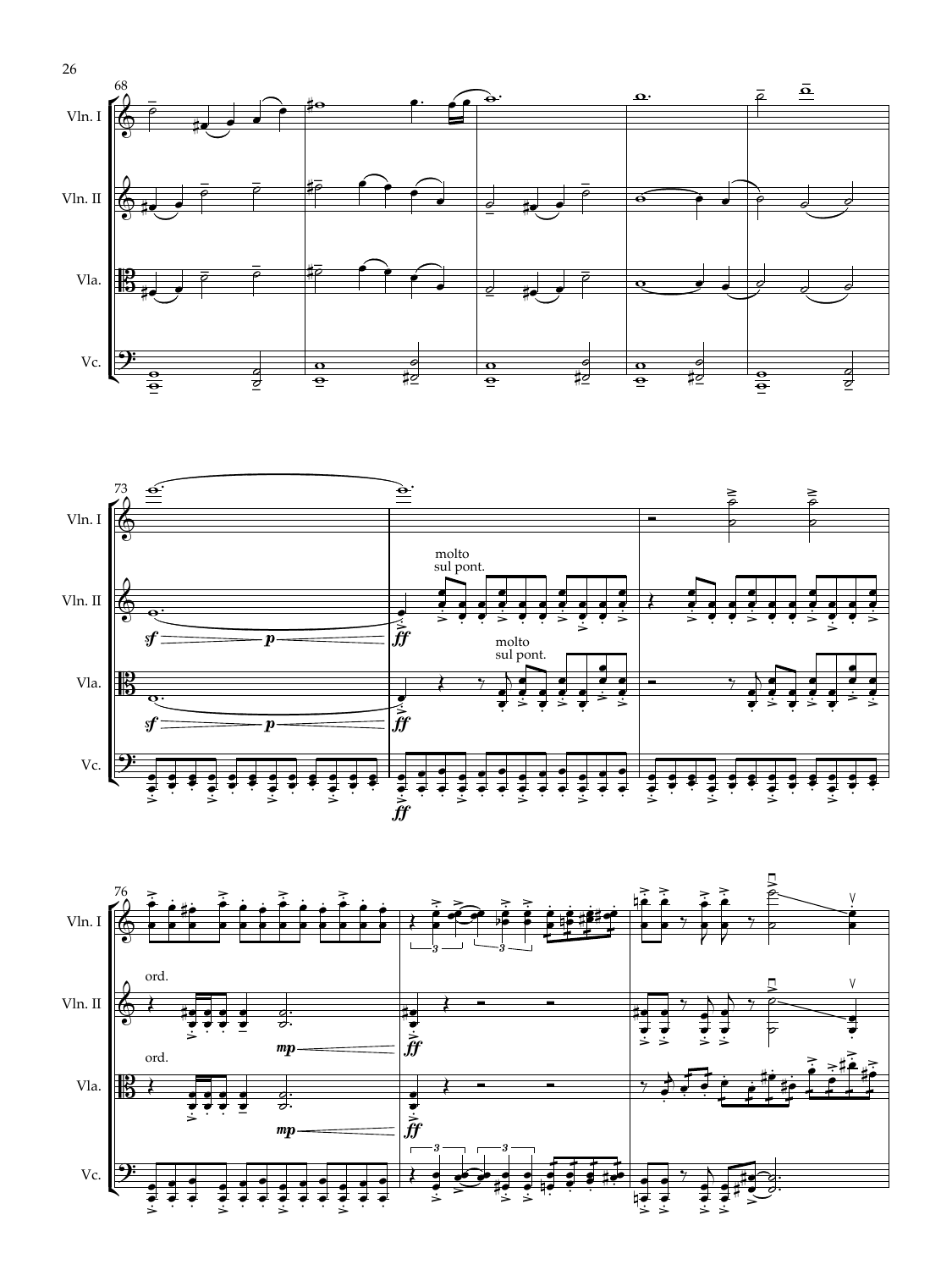



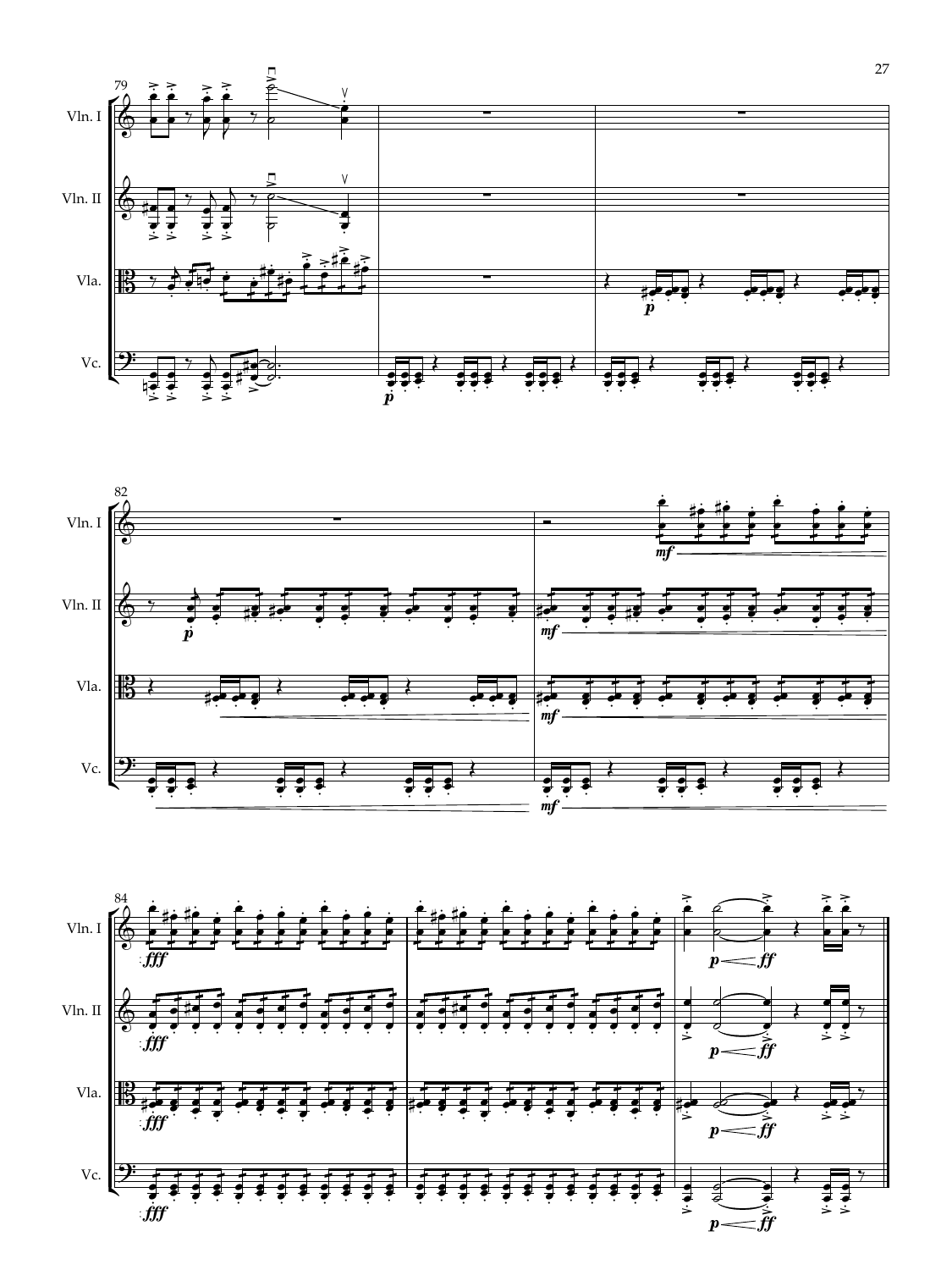

Copyright © 2021 Raphael Press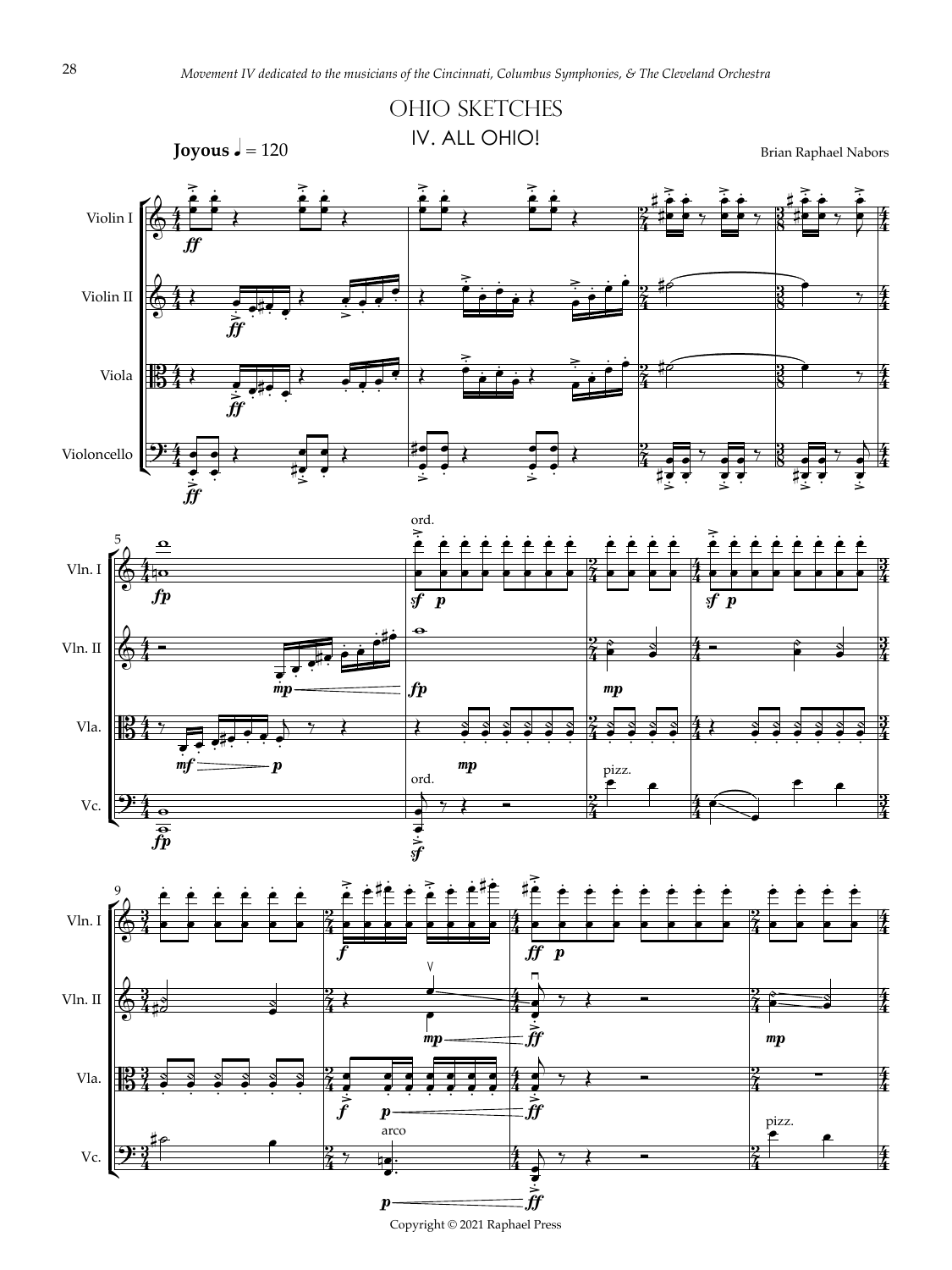



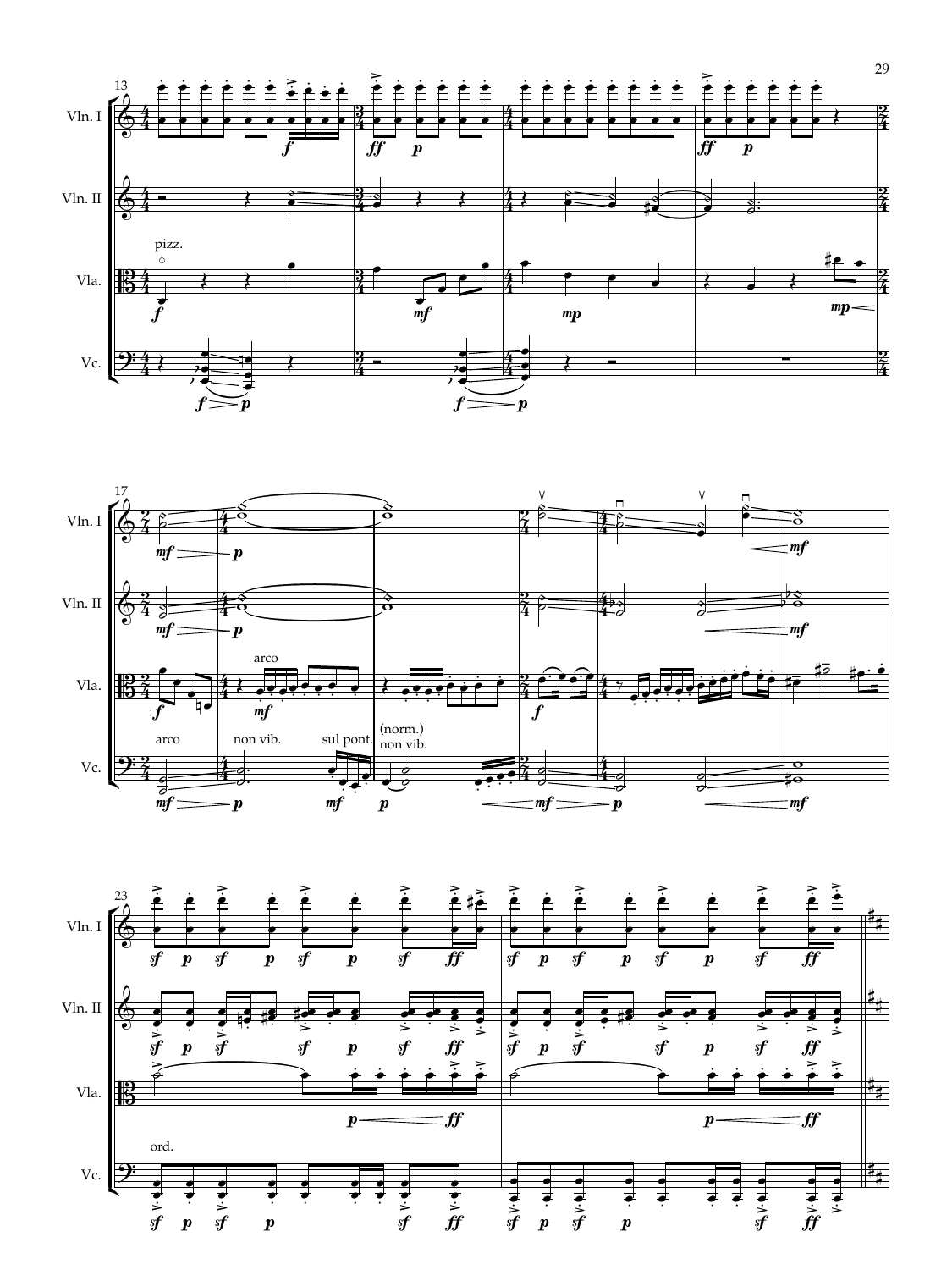



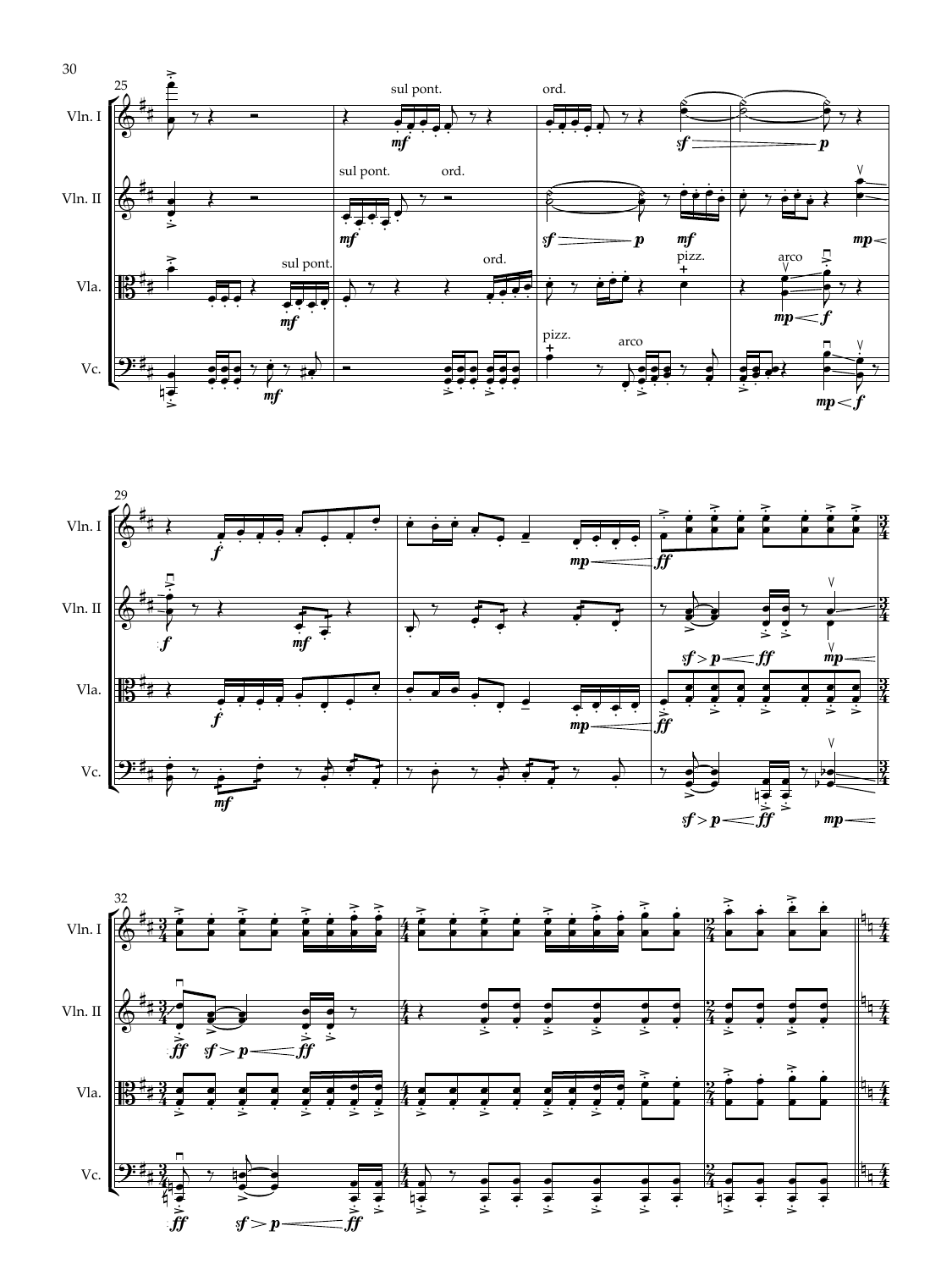



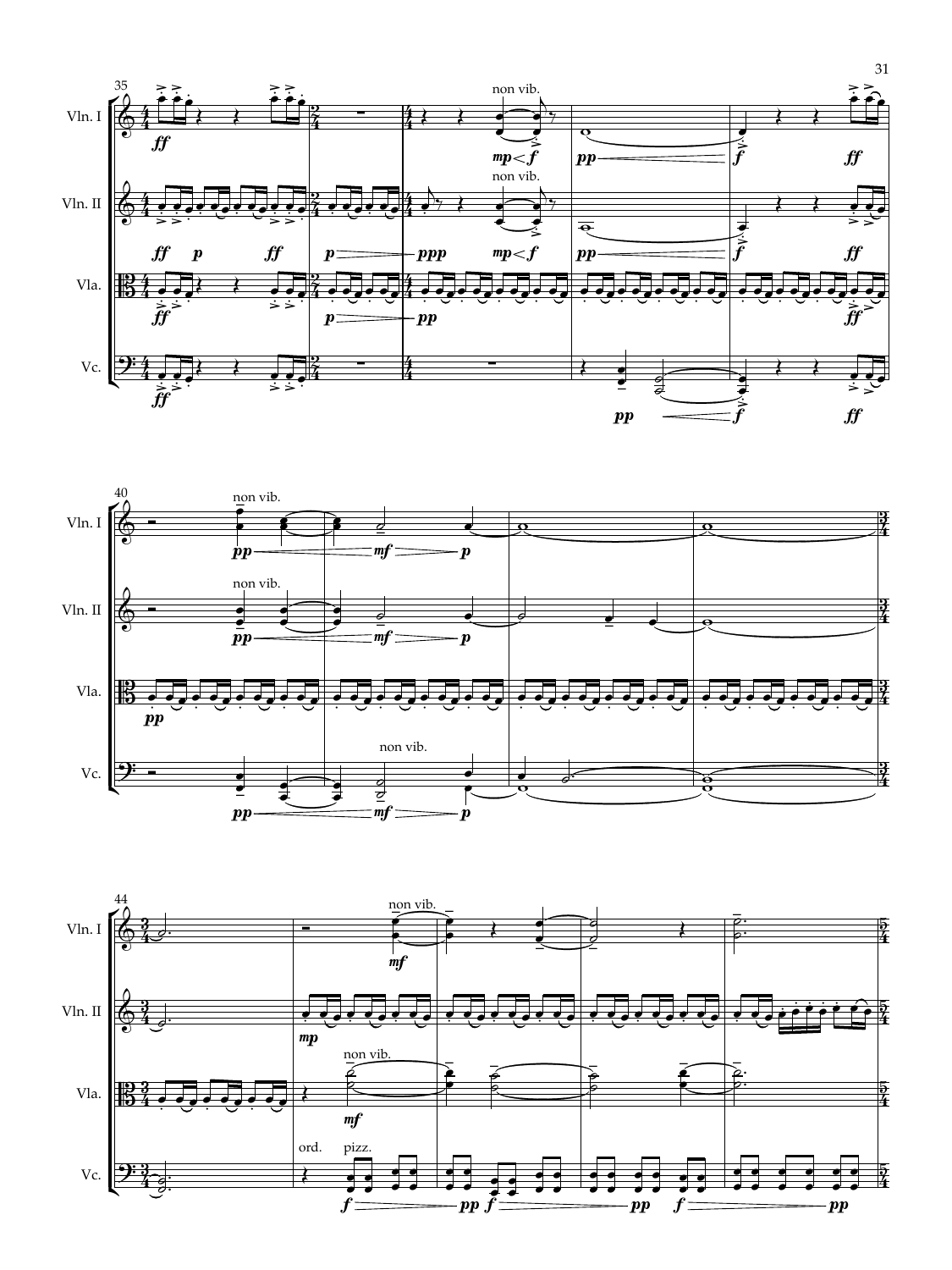



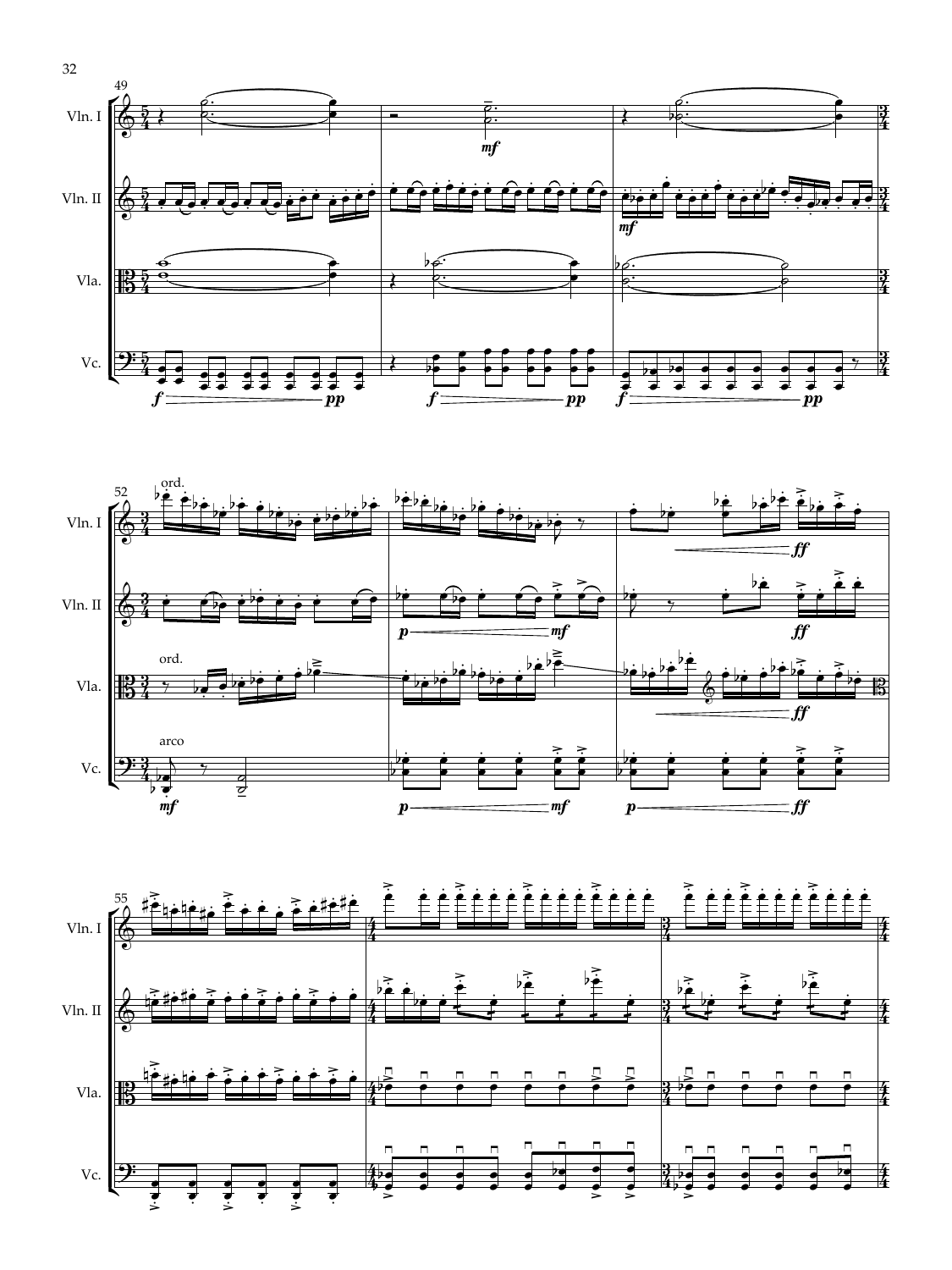



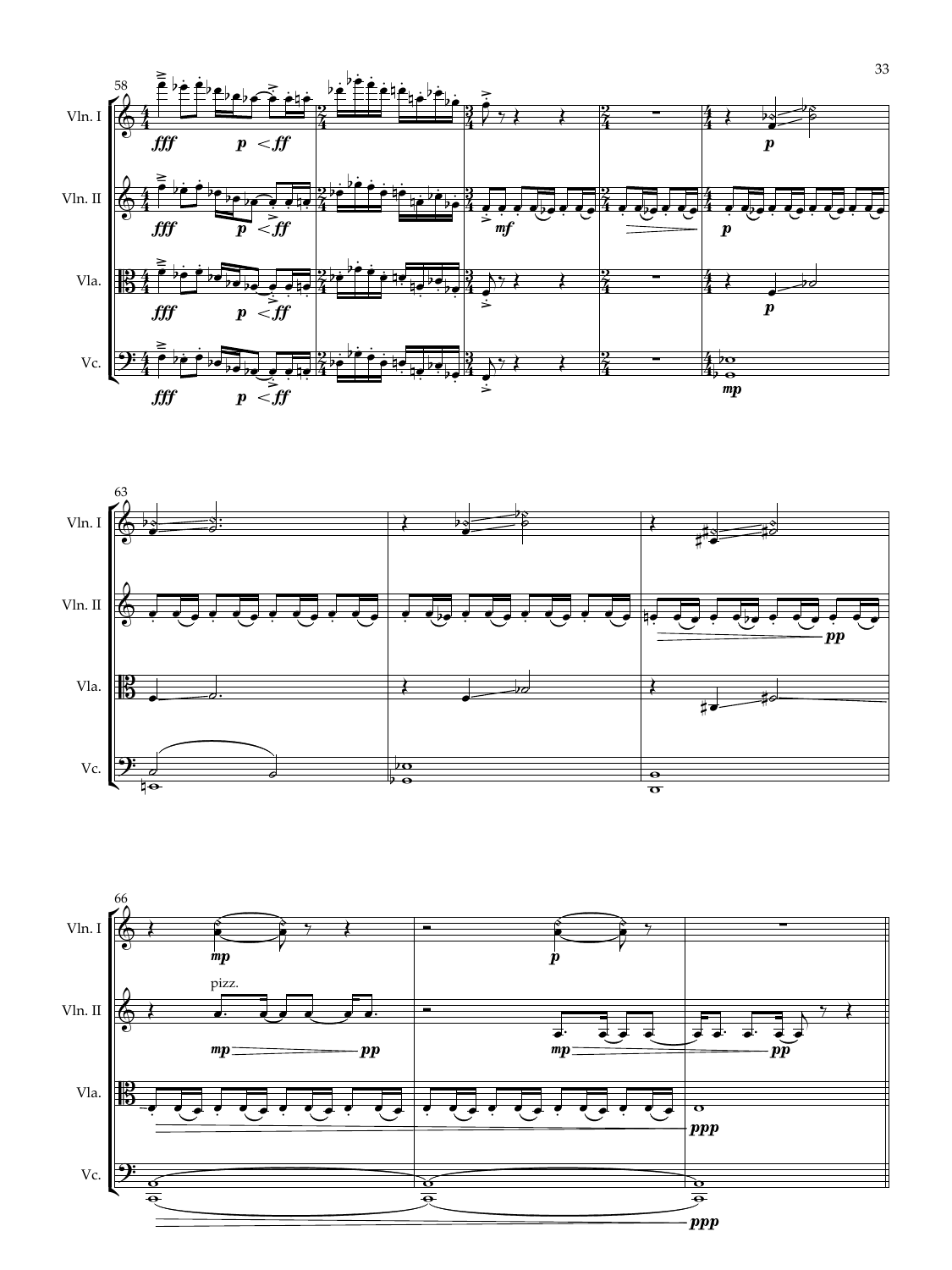



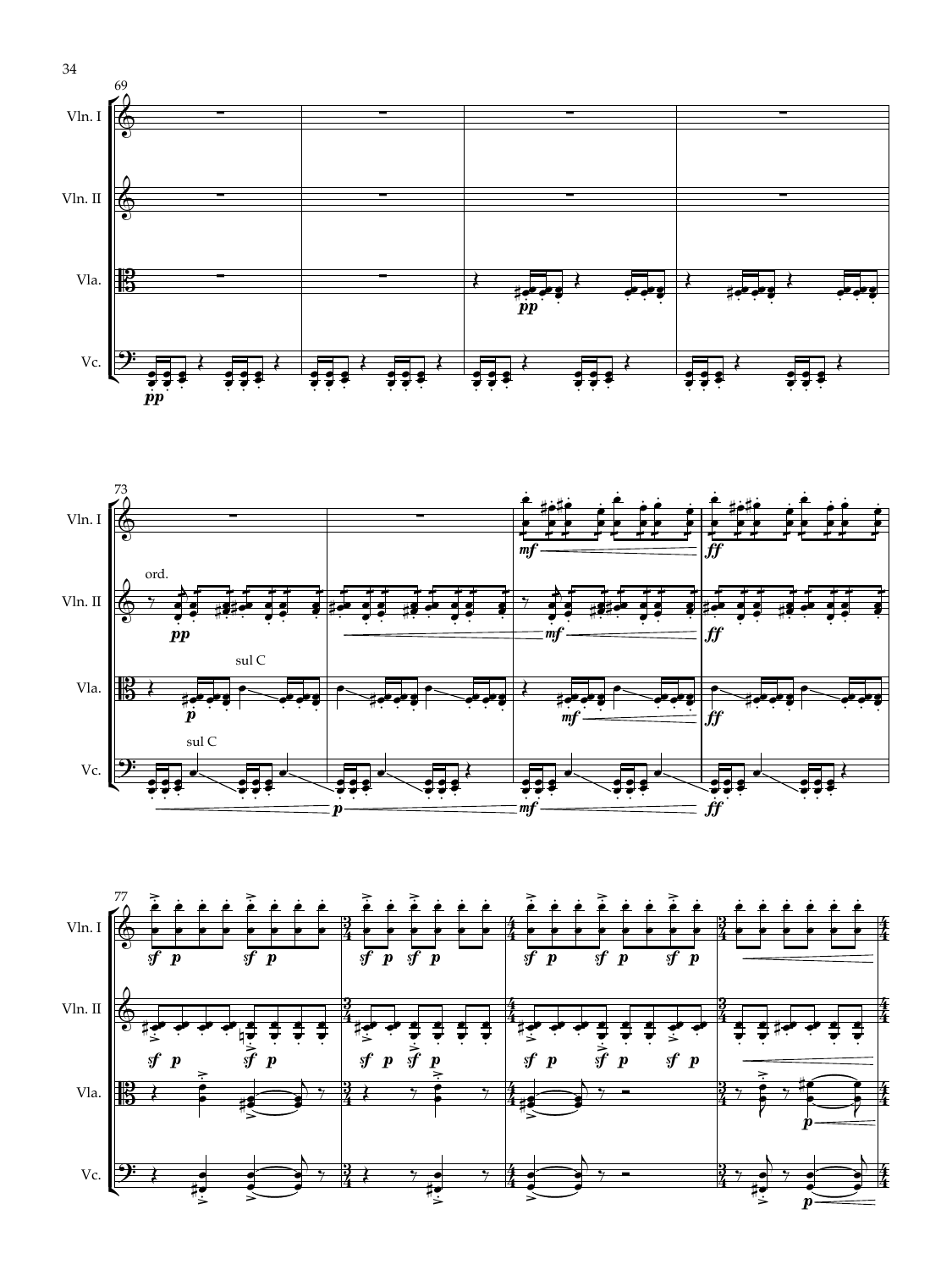

![](_page_36_Figure_1.jpeg)

![](_page_36_Figure_2.jpeg)